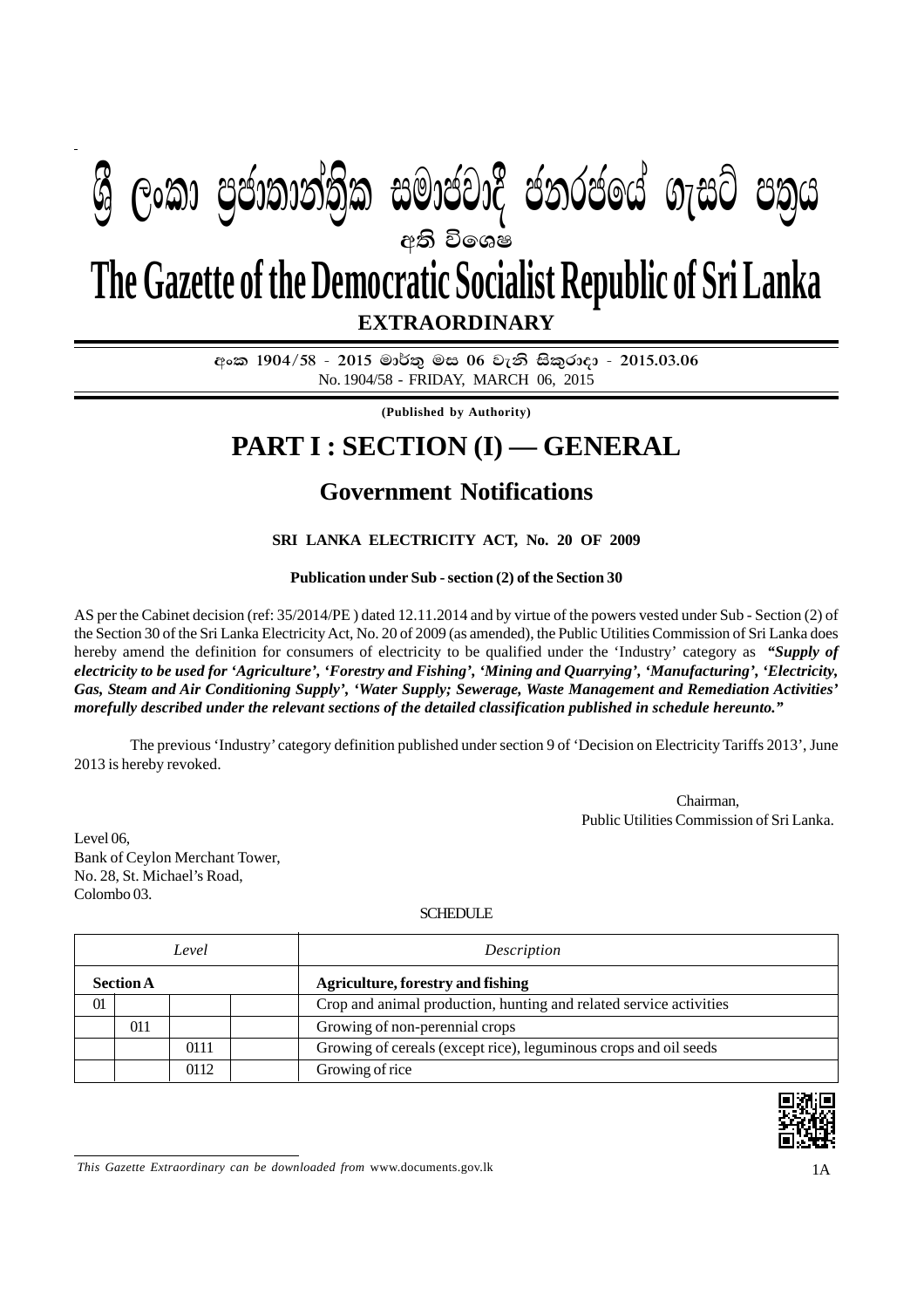|                       | SCHEDULE (contd.) |       |                                                                    |  |  |  |  |
|-----------------------|-------------------|-------|--------------------------------------------------------------------|--|--|--|--|
|                       |                   | Level | Description                                                        |  |  |  |  |
|                       |                   | 0113  | Growing of vegetables and melons, roots and tubers                 |  |  |  |  |
|                       |                   | 0114  | Growing of sugar cane                                              |  |  |  |  |
|                       |                   | 0115  | Growing of tobacco                                                 |  |  |  |  |
|                       |                   | 0116  | Growing of fibre crops                                             |  |  |  |  |
|                       |                   | 0119  | Growing of other non-perennial crops                               |  |  |  |  |
|                       | 012               |       | Growing of perennial crops                                         |  |  |  |  |
|                       |                   | 0121  | Growing of grapes                                                  |  |  |  |  |
|                       |                   | 0122  | Growing of tropical and subtropical fruits                         |  |  |  |  |
|                       |                   | 0123  | Growing of citrus fruits                                           |  |  |  |  |
|                       |                   | 0124  | Growing of pome fruits and stone fruits                            |  |  |  |  |
|                       |                   | 0125  | Growing of other tree and bush fruits and nuts                     |  |  |  |  |
|                       |                   | 0126  | Growing of oleaginous fruits                                       |  |  |  |  |
|                       |                   | 0127  | Growing of beverage crops                                          |  |  |  |  |
|                       |                   | 0128  | Growing of spices, aromatic, drug and pharmaceutical crops         |  |  |  |  |
|                       |                   | 0129  | Growing of other perennial crops                                   |  |  |  |  |
|                       | 013               | 0130  | Plant propagation                                                  |  |  |  |  |
|                       | 014               |       | Animal production                                                  |  |  |  |  |
|                       |                   | 0141  | Raising of cattle and buffaloes                                    |  |  |  |  |
|                       |                   | 0142  | Raising of horses and other equines                                |  |  |  |  |
|                       |                   | 0143  | Raising of camels and camelids                                     |  |  |  |  |
|                       |                   | 0144  | Raising of sheep and goats                                         |  |  |  |  |
|                       |                   | 0145  | Raising of swine/pigs                                              |  |  |  |  |
|                       |                   | 0146  | Raising of poultry                                                 |  |  |  |  |
|                       |                   | 0149  | Raising of other animals                                           |  |  |  |  |
|                       | 015               | 0150  | Mixed farming                                                      |  |  |  |  |
|                       | 016               |       | Support activities to agriculture and post-harvest crop activities |  |  |  |  |
|                       |                   | 0161  | Support activities for crop production                             |  |  |  |  |
|                       |                   | 0162  | Support activities for animal production                           |  |  |  |  |
|                       |                   | 0163  | Post-harvest crop activities                                       |  |  |  |  |
|                       |                   | 0164  | Seed processing for propagation                                    |  |  |  |  |
|                       | 017               | 0170  | Hunting, trapping and related service activities                   |  |  |  |  |
| $\Omega$              |                   |       | Forestry and logging                                               |  |  |  |  |
|                       | 021               | 0210  | Silviculture and other forestry activities                         |  |  |  |  |
|                       | 022               | 0220  | Logging                                                            |  |  |  |  |
|                       | 023               | 0230  | Gathering of non-wood forest products                              |  |  |  |  |
|                       | 024               | 0240  | Support services to forestry                                       |  |  |  |  |
| $\boldsymbol{\omega}$ |                   |       | Fishing and aquaculture                                            |  |  |  |  |
|                       | 031               |       | Fishing                                                            |  |  |  |  |
|                       |                   | 0311  | Marine fishing                                                     |  |  |  |  |
|                       |                   | 0312  | Freshwater fishing                                                 |  |  |  |  |
|                       | 032               |       | Aquaculture                                                        |  |  |  |  |
|                       |                   | 0321  | Marine aquaculture                                                 |  |  |  |  |
|                       |                   | 0322  | Freshwater aquaculture                                             |  |  |  |  |

 $\rm I$  කොටස : ( $\rm I$ ) ඡෙදය - ශුී ලංකා පුජාතාන්තිුක සමාජවාදී ජනරජයේ අති විශෙෂ ගැසට් පතුය - 2015.03.06 PART I : SEC. (I) - GAZETTE EXTRAORDINARY OF THE DEMOCRATIC SOCIALIST REPUBLIC OF SRI LANKA - 06.03.2015 2A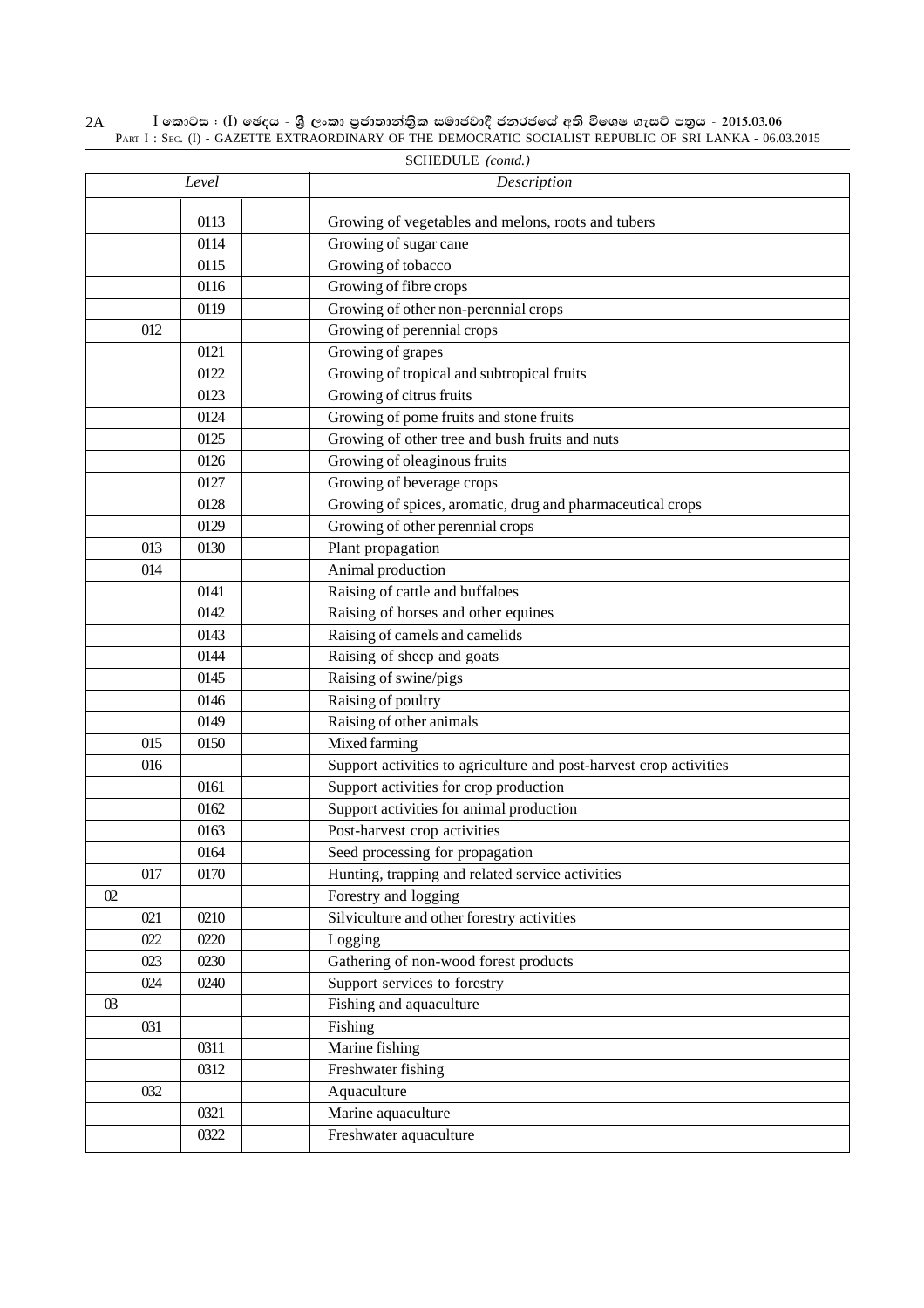$\rm I$  කොටස : ( $\rm I$ ) ඡෙදය - ශුී ලංකා පුජාතාන්තිුක සමාජවාදී ජනරජයේ අති විශෙෂ ගැසට් පතුය - 2015.03.06 PART I : SEC. (I) - GAZETTE EXTRAORDINARY OF THE DEMOCRATIC SOCIALIST REPUBLIC OF SRI LANKA - 06.03.2015 3A

|                       |                  | Level |       | Description                                                                   |
|-----------------------|------------------|-------|-------|-------------------------------------------------------------------------------|
|                       | <b>Section B</b> |       |       | <b>Mining and Quarrying</b>                                                   |
| $\boldsymbol{\omega}$ |                  |       |       | Mining of coal and lignite                                                    |
|                       | 051              |       |       | Mining of hard coal                                                           |
|                       |                  | 0510  |       | Mining of hard coal                                                           |
|                       |                  |       | 05100 | Mining of hard coal                                                           |
|                       | 052              |       |       | Mining of lignite (Brown coal)                                                |
|                       |                  | 0520  |       | Mining of lignite (Brown coal)                                                |
|                       |                  |       | 05200 | Mining of lignite (Brown coal)                                                |
| 06                    |                  |       |       | Extraction of crude petroleum and natural gas                                 |
|                       | 061              |       |       | Extraction of crude petroleum                                                 |
|                       |                  | 0610  |       | Extraction of crude petroleum                                                 |
|                       |                  |       | 06101 | Extraction of crude petroleum                                                 |
|                       |                  |       | 06102 | Extraction of bituminous or oil shale and tar sand                            |
|                       |                  |       | 06103 | Production of crude petroleum from bituminous shale and sand                  |
|                       | 062              |       |       | Extraction of natural gas                                                     |
|                       |                  | 0620  |       | Extraction of natural gas                                                     |
|                       |                  |       | 06200 | Extraction of natural gas                                                     |
| 07                    |                  |       |       | Mining of metal ores                                                          |
|                       | 071              |       |       | Mining of iron ores                                                           |
|                       |                  | 0710  |       | Mining of iron ores                                                           |
|                       |                  |       | 07100 | Mining of iron ores                                                           |
|                       | 072              |       |       | Mining of non-ferrous metal ores                                              |
|                       |                  | 0721  |       | Mining of uranium and thorium ores                                            |
|                       |                  |       | 07210 | Mining of uranium and thorium ores                                            |
|                       |                  | 0729  |       | Mining of other non-ferrous metal ores                                        |
|                       |                  |       | 07291 | Mining and preparation of Rutile ores                                         |
|                       |                  |       | 07292 | Mining and preparation of Ilmanite ores                                       |
|                       |                  |       | 07293 | Mining and preparation of Zircon ores                                         |
| 08                    |                  |       |       | Other                                                                         |
|                       | 081              |       |       | Quarrying of stone, sand and clay                                             |
|                       |                  | 0810  |       | Quarrying of stone, sand and clay                                             |
|                       |                  |       | 08101 | Quarrying of rock stone                                                       |
|                       |                  |       | 08101 | Quarrying of rubber (Jaffna)                                                  |
|                       |                  |       | 08102 | Quarrying of dimension stone                                                  |
|                       |                  |       | 08103 | Quarrying of limestone                                                        |
|                       |                  |       | 08103 | Quarrying of inland corals                                                    |
|                       |                  |       | 08103 | Quarrying of sea shells                                                       |
|                       |                  |       | 08104 | Quarrying of laterite, gravel, etc.                                           |
|                       |                  |       | 08105 | Quarrying of sand (inland)                                                    |
|                       |                  |       | 08106 | Quarrying of sea sand                                                         |
|                       |                  |       | 08107 | Quarrying of gypsum                                                           |
|                       |                  |       | 08108 | Quarrying of clays (Ball clay, Kaolin, bricks and tile clay), refractory clay |
|                       |                  |       | 08109 | Quarrying of other stone, sand and clayn.e.c.                                 |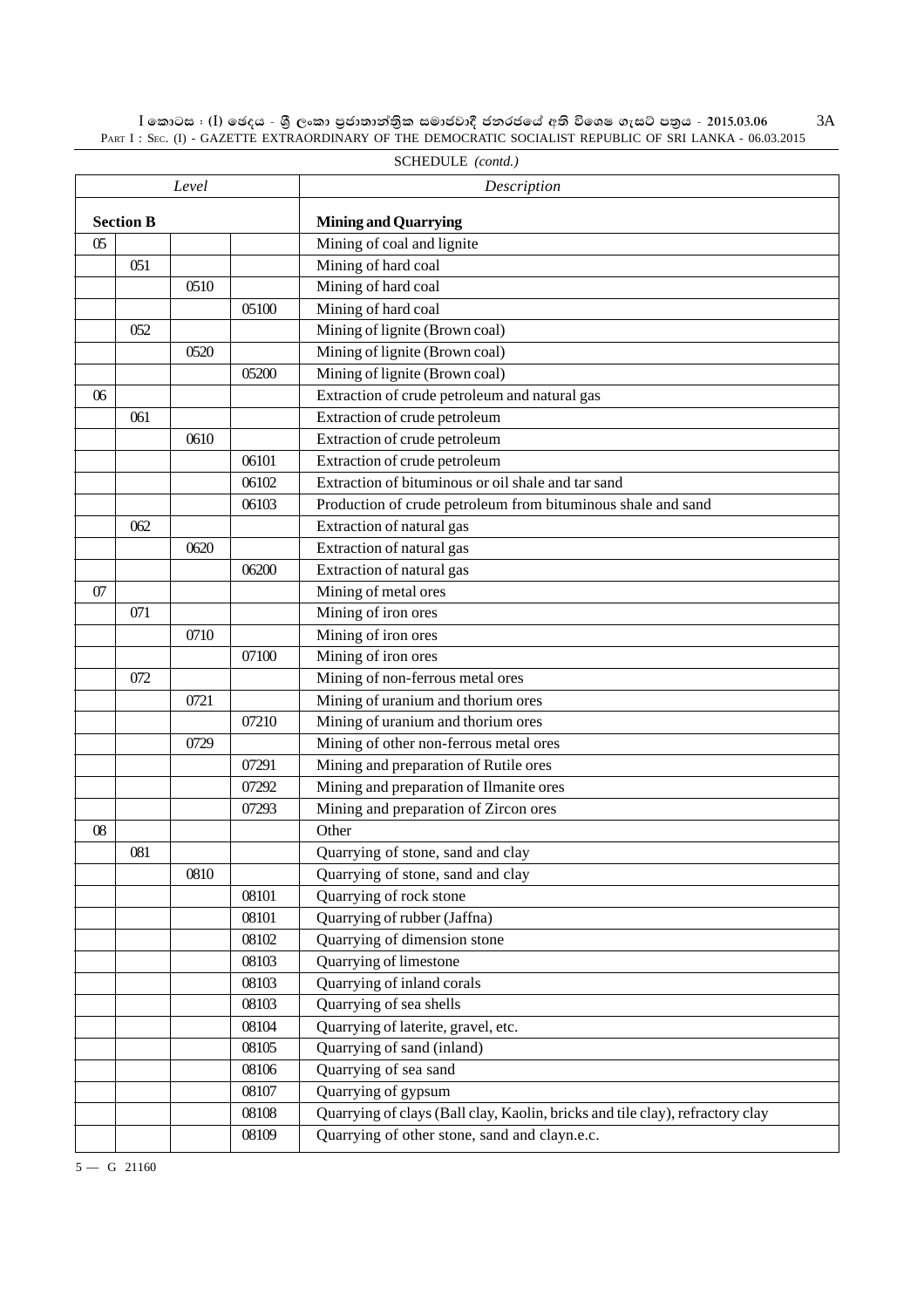$\rm I$  කොටස : ( $\rm I$ ) ඡෙදය - ශුී ලංකා පුජාතාන්තිුක සමාජවාදී ජනරජයේ අති විශෙෂ ගැසට් පතුය - 2015.03.06 PART I : SEC. (I) - GAZETTE EXTRAORDINARY OF THE DEMOCRATIC SOCIALIST REPUBLIC OF SRI LANKA - 06.03.2015 4A

|    | Level            |      |       | Description                                                             |
|----|------------------|------|-------|-------------------------------------------------------------------------|
|    |                  |      |       |                                                                         |
|    | 089              |      |       | Mining and quarrying n.e.c.                                             |
|    |                  | 0891 |       | Mining of chemical and fertilizer minerals                              |
|    |                  |      | 08911 | Mining of natural Phosphates (Apatite)                                  |
|    |                  |      | 08912 | Mining of uncalcined dolomite                                           |
|    |                  |      | 08919 | Mining of other chemical and fertilizer minerals                        |
|    |                  | 0892 | 08920 | Extraction of peat                                                      |
|    |                  | 0893 |       | <b>Extraction</b> of salt                                               |
|    |                  |      | 08931 | Salt production by evaporation of sea water or other saline waters      |
|    |                  |      | 08932 | Crushing, purification and refining of salt by the producer             |
|    |                  | 0899 |       | Other mining and quarrying n.e.c.                                       |
|    |                  |      | 08991 | Mining of Gem stones (precious and semi-precious)                       |
|    |                  |      | 08992 | Mining of natural graphite                                              |
|    |                  |      | 08993 | Mining of natural mica                                                  |
|    |                  |      | 08994 | Mining of feldspar and silica minerals                                  |
|    |                  |      | 08994 | Mining of Quartz                                                        |
|    |                  |      | 08994 | Mining of Vein Quartz                                                   |
|    |                  |      | 08994 | Mining of Calcite                                                       |
|    |                  |      | 08995 | Mining of abrasive sand (garnet)                                        |
|    |                  |      | 08999 | Other mining and quarrying n.e.c.                                       |
| 09 |                  |      |       | Mining support service activities                                       |
|    | 091              |      |       | Supporting activities for petroleum and natural gas extraction          |
|    |                  | 0910 |       | Supporting activities for petroleum and natural gas extraction          |
|    |                  |      | 09101 | Oil and gas exploration services                                        |
|    |                  |      | 09102 | Directional drilling and redrilling                                     |
|    |                  |      | 09103 | Liquefaction and regasification of natural gas for purpose of transport |
|    |                  |      | 09104 | Graining and pumping services on a fee or contract basis                |
|    |                  |      | 09105 | Test drilling for petrol and gas extraction                             |
|    |                  |      | 09106 | Oil and gas fields firefighting services                                |
|    | 099              |      |       | Support activities for other mining and quarrying                       |
|    |                  | 0990 |       |                                                                         |
|    |                  |      | 09901 | Supplying water pumps for mines on a fee or contract basis              |
|    |                  |      | 09909 | Other support services on a fee or contract basis                       |
|    | <b>Section C</b> |      |       | <b>Manufacturing</b>                                                    |
| 10 |                  |      |       | Manufacture of food products                                            |
|    | 101              |      |       | Processing and preserving of meat                                       |
|    |                  | 1010 |       | Processing and preserving of meat                                       |
|    |                  |      | 10101 | Slaughtering, dressing and packing of animals' flesh other than poultry |
|    |                  |      | 10101 | By products of animals of slaughter house other than poultry            |
|    |                  |      | 10102 | Slaughtering, dressing and packing of poultry                           |
|    |                  |      | 10102 | By products of animals of slaughter house other than animals            |
|    |                  |      | 10103 | Production of chilled or frozen meat of animals                         |
|    |                  |      | 10104 | Production of chilled or frozen meat of poultry                         |
|    |                  |      | 10105 | Processing and canning of meat                                          |
|    |                  |      |       |                                                                         |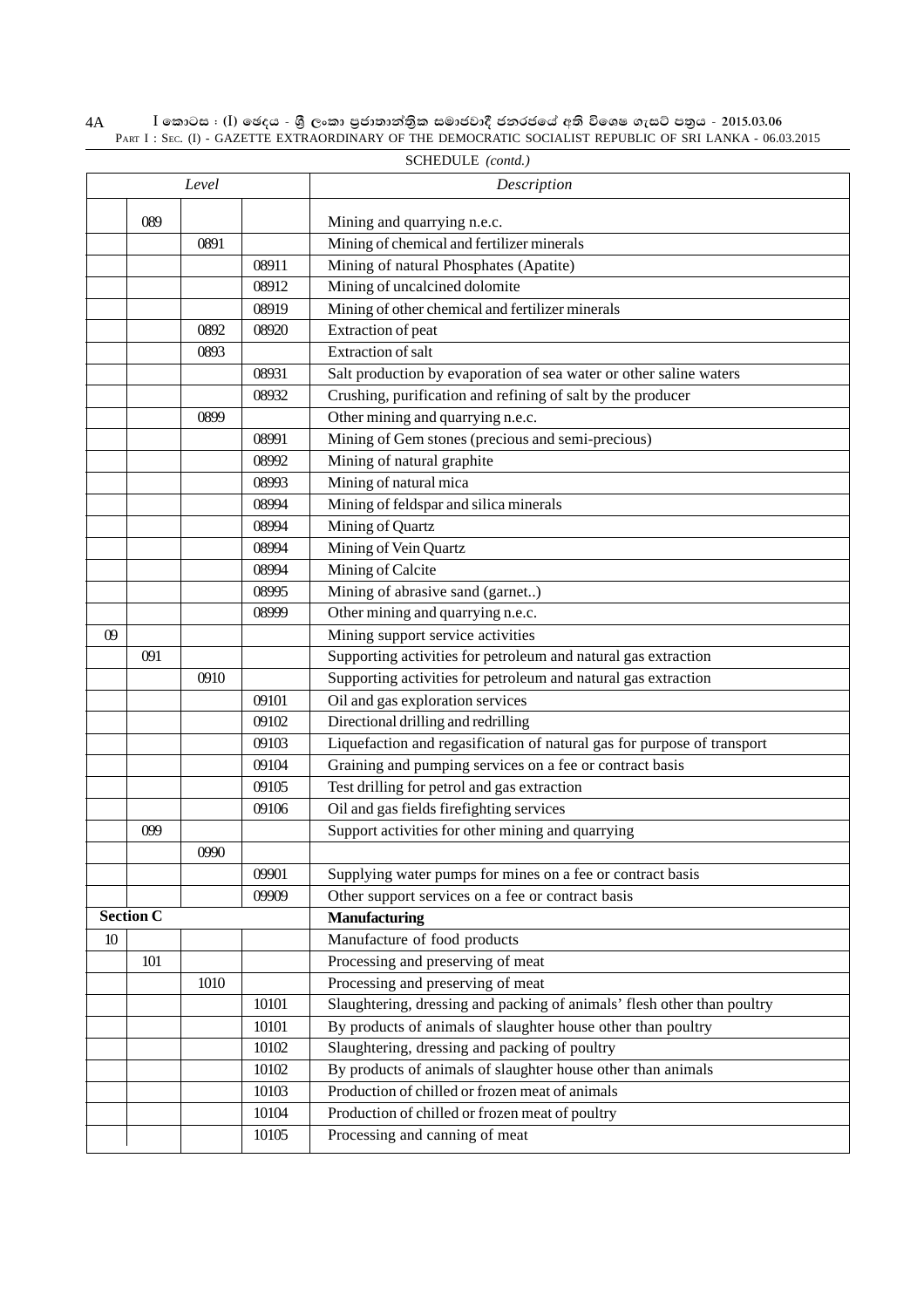$\rm I$  කොටස : ( $\rm I$ ) ඡෙදය - ශුී ලංකා පුජාතාන්තිුක සමාජවාදී ජනරජයේ අති විශෙෂ ගැසට් පතුය - 2015.03.06 PART I : SEC. (I) - GAZETTE EXTRAORDINARY OF THE DEMOCRATIC SOCIALIST REPUBLIC OF SRI LANKA - 06.03.2015 5A

| SCHEDULE ( <i>conta.)</i> |       |       |                                                                                        |  |  |
|---------------------------|-------|-------|----------------------------------------------------------------------------------------|--|--|
|                           | Level |       | Description                                                                            |  |  |
|                           |       | 10106 | Production of fresh, chilled or frozen meat in individual portions                     |  |  |
|                           |       | 10107 | Production of meat products (Eg: Sausages, Ham)                                        |  |  |
|                           |       | 10109 | Processing and production of other products of animals n.e.c.                          |  |  |
| 102                       |       |       | Processing and preserving of fish, crustaceans and mollusks                            |  |  |
|                           | 1020  |       | Processing and preserving of fish, crustaceans and mollusks                            |  |  |
|                           |       | 10201 | Preparation and preservation of fish (Freezing, deep freezing)                         |  |  |
|                           |       | 10202 | Preparation and preservation of crustaceans and mollusks (Freezing, deep freezing)     |  |  |
|                           |       | 10203 | Salting drying and smoking of fish                                                     |  |  |
|                           |       | 10204 | Preparation and preservation of crustaceans and mollusks                               |  |  |
|                           |       | 10205 | Processing and preserving activities of fish only in vessels                           |  |  |
|                           |       | 10206 | Production of fish, crustacean and mollusks products (cooked fish, fish filters, roes, |  |  |
|                           |       |       | caviar)                                                                                |  |  |
|                           |       | 10207 | Canning of fish                                                                        |  |  |
|                           |       | 10208 | Production of fish meal for animal feed                                                |  |  |
|                           |       | 10209 |                                                                                        |  |  |
|                           |       |       | Other fish products                                                                    |  |  |
| 103                       |       |       | Processing and preserving of fruit and vegetables                                      |  |  |
|                           | 1030  |       | Processing and preserving of fruit and vegetables                                      |  |  |
|                           |       | 10301 | Preserving of fruits and nuts in oil or vinegar other than in sugar                    |  |  |
|                           |       | 10302 | Preserving of fruits and nuts in oil or vinegar other than in sugar                    |  |  |
|                           |       | 10303 | Manufacture of food products of vegetable including packing and canning                |  |  |
|                           |       | 10304 | Manufacture of food products of fruits including packing and canning                   |  |  |
|                           |       | 10305 | Manufacture of fruit juices and their concentrates                                     |  |  |
|                           |       | 10306 | Manufacture of jams, marmalades and table jellies                                      |  |  |
|                           |       | 10306 | Manufacture of pickles and chutneys                                                    |  |  |
|                           |       | 10307 | Processing and preserving of potatoes                                                  |  |  |
|                           |       | 10308 | Manufacture of nut foods and pastes                                                    |  |  |
|                           |       | 10308 | Roasting of nuts and packing                                                           |  |  |
|                           |       | 10309 | Processing and preserving of other fruit and vegetable products n.e.c.                 |  |  |
| 104                       |       |       | Manufacture of vegetable and animal oils and fats                                      |  |  |
|                           | 1040  |       | Manufacture of vegetable and animal oils and fats                                      |  |  |
|                           |       | 10401 | Manufacture of coconut oil                                                             |  |  |
|                           |       | 10402 | Manufacture of other vegetable oils and fats from seeds (eg. Sesame, soya)             |  |  |
|                           |       | 10403 | Extraction of fish and marine mammal oil fats                                          |  |  |
|                           |       | 10404 | Manufacture of edible animal oils and fats                                             |  |  |
|                           |       | 10405 | Processing of vegetable oils (eg. Margarine, hyco)                                     |  |  |
|                           |       | 10406 | Manufacture of non-edible animal oils and fats                                         |  |  |
|                           |       | 10407 | Production of cotton linters, oil cakes, and other residual products of oil production |  |  |
| 105                       |       |       | Manufacture of dairy products                                                          |  |  |
|                           | 1050  |       | Manufacture of dairy products                                                          |  |  |
|                           |       | 10501 | Manufacture of fresh liquid milk, pasteurized whether or not in bottle or packet       |  |  |
|                           |       |       | (plain or flavor)                                                                      |  |  |
|                           |       | 10502 | Manufacture of milk based drinks (eg. Milo)                                            |  |  |
|                           |       | 10503 | Manufacture of milk powder or cream in solid form                                      |  |  |
|                           |       |       |                                                                                        |  |  |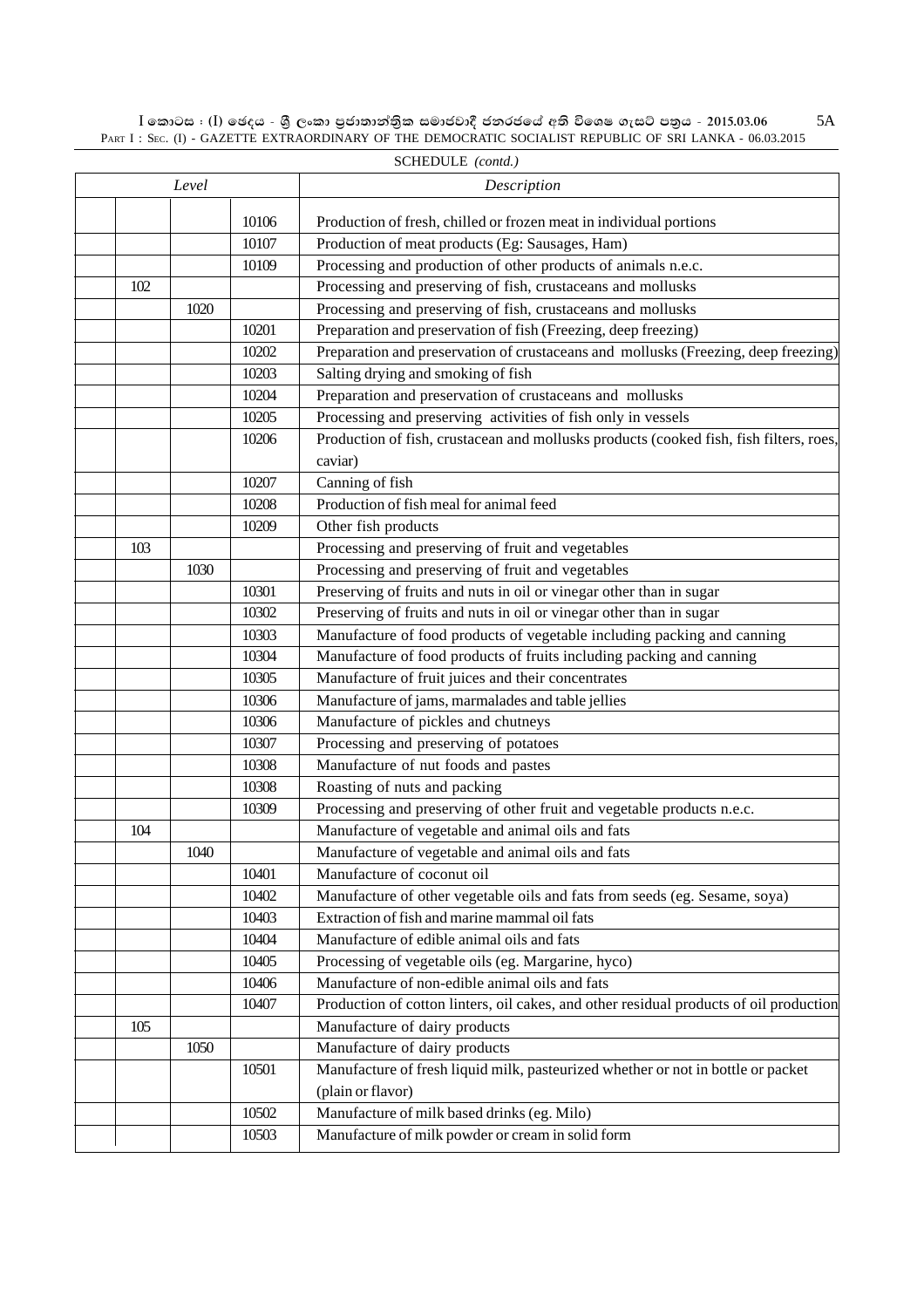$\rm I$  කොටස : ( $\rm I$ ) ඡෙදය - ශුී ලංකා පුජාතාන්තිුක සමාජවාදී ජනරජයේ අති විශෙෂ ගැසට් පතුය - 2015.03.06 PART I : SEC. (I) - GAZETTE EXTRAORDINARY OF THE DEMOCRATIC SOCIALIST REPUBLIC OF SRI LANKA - 06.03.2015 6A

|     | Level |       | Description                                                                         |
|-----|-------|-------|-------------------------------------------------------------------------------------|
|     |       | 10504 | Manufacture of concentrated milk whether or not sweetened                           |
|     |       | 10505 | Manufacture of yoghurt and curd                                                     |
|     |       | 10506 | Manufacture of butter, cheese, ghee                                                 |
|     |       | 10507 | Manufacture of ice cream                                                            |
|     |       | 10508 | Packeting of milk powder                                                            |
|     |       | 10509 | Manufacture of other dairy products                                                 |
| 106 |       |       | Manufacture of grain mill products, starches and starch products                    |
|     | 1061  |       | Manufacture of grain mill products                                                  |
|     |       | 10611 | Rice milling                                                                        |
|     |       | 10612 | Other grain and cereal milling                                                      |
|     |       | 10613 | Production of flour (grain including rice)                                          |
|     |       | 10614 | Vegetable Milling (eg. Chili Spices)                                                |
|     |       | 10615 | Other vegetable milling :production of flour or meal of dried edible nuts excluding |
|     |       |       | chili and spices                                                                    |
|     |       | 10616 | Manufacture of cereal breakfast foods (Cerilak, Thriposha, samaposha, hoppers,      |
|     |       |       | string hoppers, those mixtures)                                                     |
|     |       | 10619 | Other grain mill products n.e.c.                                                    |
|     | 1062  |       | Manufacture of starches and starch products                                         |
|     |       | 10621 | Manufacture of starches from rice, Potatoes, maize etc.                             |
|     |       | 10622 | Manufacture of glucose, glucose syrup, maltose, inulin etc.                         |
|     |       | 10623 | Manufacture of tapioca and tapioca substitutes prepared from starch                 |
|     |       | 10629 | Manufacture of starches and starch products                                         |
| 107 |       |       | Manufacture of other food products                                                  |
|     | 1071  |       | Manufacture of bakery products                                                      |
|     |       | 10711 | Manufacture bread, bread rolls and buns                                             |
|     |       | 10712 | Manufacture of fresh pastry, cakes, pies, tarts, pizza, spaghetti etc.              |
|     |       | 10713 | Manufacture of rusks, biscuits and other dry bakery products                        |
|     |       | 10714 | Manufacture of preserved pastry goods and cakes                                     |
|     |       | 10715 | Manufacture of snack products, whether sweet or salted                              |
|     |       | 10716 | Manufacture of frozen bakery products                                               |
|     |       | 10719 | Manufacture of other bakery products n.e.c.                                         |
|     | 1072  |       | Manufacture of sugar                                                                |
|     |       | 10721 | Manufacture of sugar (sucrose) from cane                                            |
|     |       | 10722 | Manufacture of sugar syrups                                                         |
|     |       | 10723 | Manufacture of molasses                                                             |
|     |       | 10724 | Manufacture of honey and juggery                                                    |
|     |       | 10725 | Packeting and bottling of sugar honey and juggery                                   |
|     | 1073  |       | Manufacture of cocoa, chocolate and sugar confectionery                             |
|     |       | 10731 | Manufacture of cocoa products                                                       |
|     |       | 10732 | Manufacture of chocolate and chocolate confectionery                                |
|     |       | 10733 | Manufacture of sugar confectionery such as toffee, chewing gum                      |
|     |       | 10734 | Manufacture of other confectionery (eg. Boondhi, Puhul Dosi, Dodol)                 |
|     |       | 10735 | Preserving of fruit, nuts, fruit peels and other parts of plants in sugar           |
|     |       |       | (eg.Candid peel, inguru dosi)                                                       |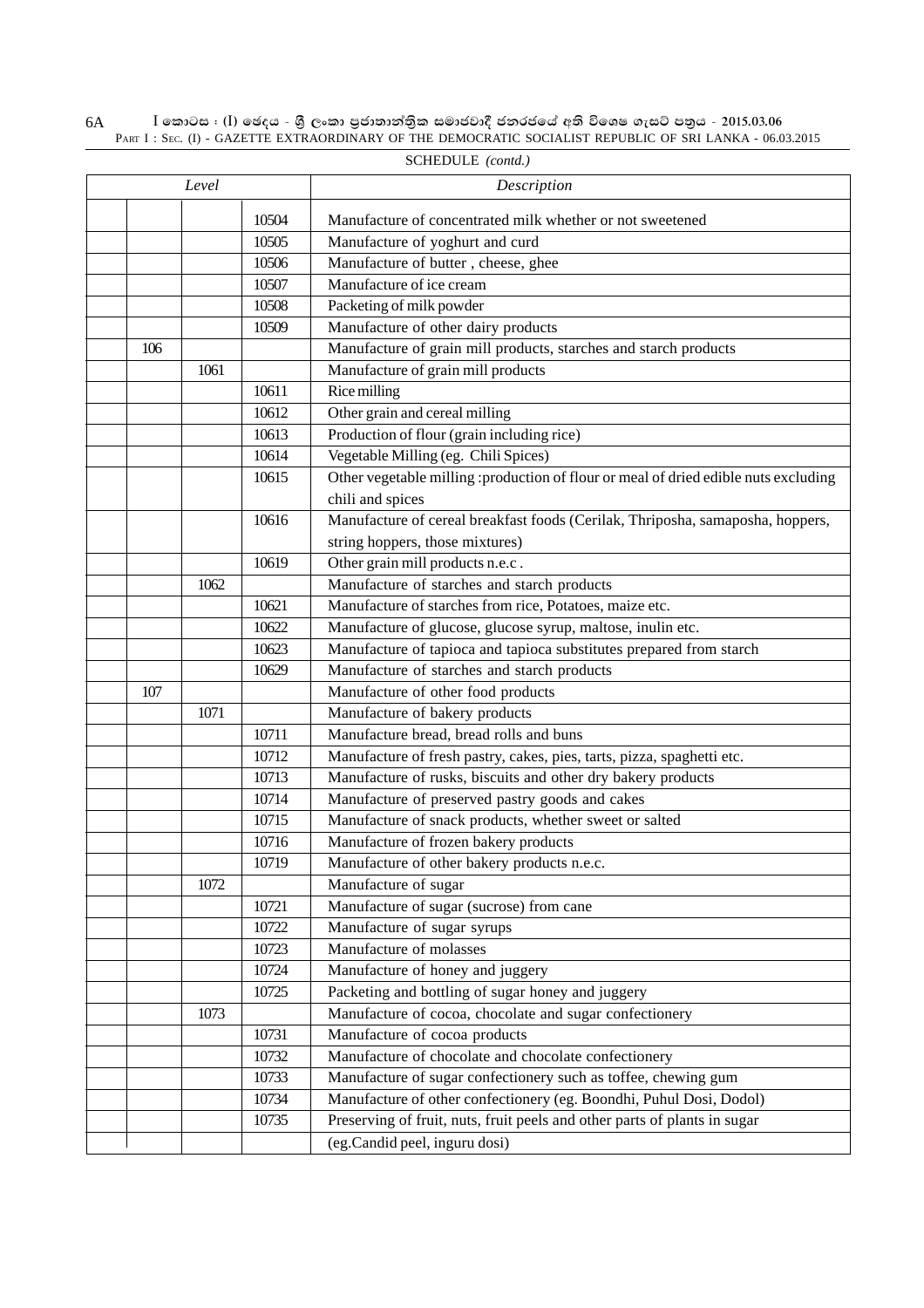$\rm I$  කොටස : ( $\rm I$ ) ඡෙදය - ශුී ලංකා පුජාතාන්තිුක සමාජවාදී ජනරජයේ අති විශෙෂ ගැසට් පතුය - 2015.03.06 PART I : SEC. (I) - GAZETTE EXTRAORDINARY OF THE DEMOCRATIC SOCIALIST REPUBLIC OF SRI LANKA - 06.03.2015 7A

|       | SCHEDULE (contd.) |      |       |                                                                                                                          |  |
|-------|-------------------|------|-------|--------------------------------------------------------------------------------------------------------------------------|--|
| Level |                   |      |       | Description                                                                                                              |  |
|       |                   |      | 10739 |                                                                                                                          |  |
|       |                   | 1074 |       | Manufacture of other confectionery n.e.c.<br>Manufacture of macaroni, noodles, couscous and similar farinaceous products |  |
|       |                   |      | 10741 | Manufacture of Noodles                                                                                                   |  |
|       |                   |      | 10742 | Manufacture of pastas, macaroni                                                                                          |  |
|       |                   |      |       | Manufacture of other farinaceous products n.e.c.                                                                         |  |
|       |                   |      | 10749 |                                                                                                                          |  |
|       |                   | 1075 |       | Manufacture of prepared meals and dishes                                                                                 |  |
|       |                   |      | 10750 | Manufacture of prepared meals and dishes except for immediate consumption                                                |  |
|       |                   | 1079 |       | Manufacture of other food products n.e.c.                                                                                |  |
|       |                   |      | 10791 | Production of tea                                                                                                        |  |
|       |                   |      | 10792 | Blending, mixing and packeting of tea                                                                                    |  |
|       |                   |      | 10793 | Production of coffee products                                                                                            |  |
|       |                   |      | 10794 | Manufacture of soup cubes and broths                                                                                     |  |
|       |                   |      | 10795 | Manufacture of yeast, baking powder                                                                                      |  |
|       |                   |      | 10798 | Processing of salt into food-grade salt (iodized salt)                                                                   |  |
|       |                   |      | 10799 | Manufacture of other food products n.e.c.                                                                                |  |
|       | 108               |      |       | Manufacture of prepared animal feeds                                                                                     |  |
|       |                   | 1080 |       | Manufacture of prepared animal feeds                                                                                     |  |
|       |                   |      | 10801 | Manufacture of prepared feeds for pets, including dogs, cats, birds, fish etc.                                           |  |
|       |                   |      | 10802 | Manufacture of prepared feeds for farm animals, including animal feed concentrates                                       |  |
|       |                   |      |       | and feed supplements                                                                                                     |  |
| 11    |                   |      |       | Manufacture of beverages                                                                                                 |  |
|       | 110               |      |       | Manufacture of beverages                                                                                                 |  |
|       |                   | 1101 |       | Distilling, rectifying and blending of spirits                                                                           |  |
|       |                   |      | 11011 | Manufacture of arrack                                                                                                    |  |
|       |                   |      | 11013 | Blending of distilled spirits                                                                                            |  |
|       |                   |      | 11019 | Manufacture of other potable, distilled alcoholic beverages                                                              |  |
|       |                   | 1102 |       | Manufacture of wines                                                                                                     |  |
|       |                   |      | 11021 | Manufacture of wine                                                                                                      |  |
|       |                   |      | 11022 | Manufacture of toddy (exclude toddy tapping)                                                                             |  |
|       |                   | 1103 |       | Manufacture of malt liquors and malt                                                                                     |  |
|       |                   |      | 11031 | Manufacture of beer                                                                                                      |  |
|       |                   |      | 11032 | Manufacture low alcoholic beer                                                                                           |  |
|       |                   |      | 11032 | Manufacture of non-alcoholic beer                                                                                        |  |
|       |                   |      | 11039 | Manufacture of other malt liquors and malt n.e.c.                                                                        |  |
|       |                   | 1104 |       | Manufacture of soft drinks; production of mineral waters and other bottled waters                                        |  |
|       |                   |      | 11041 | Manufacture of soft drinks                                                                                               |  |
|       |                   |      | 11041 | Manufacture of fruit drinks                                                                                              |  |
|       |                   |      | 11041 | Manufacture of aerated waters                                                                                            |  |
|       |                   |      | 11041 | Manufacture of tonic waters                                                                                              |  |
|       |                   |      | 11042 | Production of natural mineral waters                                                                                     |  |
|       |                   |      | 11042 | Production of other bottled waters                                                                                       |  |
|       |                   |      | 11049 | Manufacture of other non-alcoholic beverages except nonalcoholic beer and wine                                           |  |
| 12    |                   |      |       | Manufacture of tobacco products                                                                                          |  |
|       |                   |      |       |                                                                                                                          |  |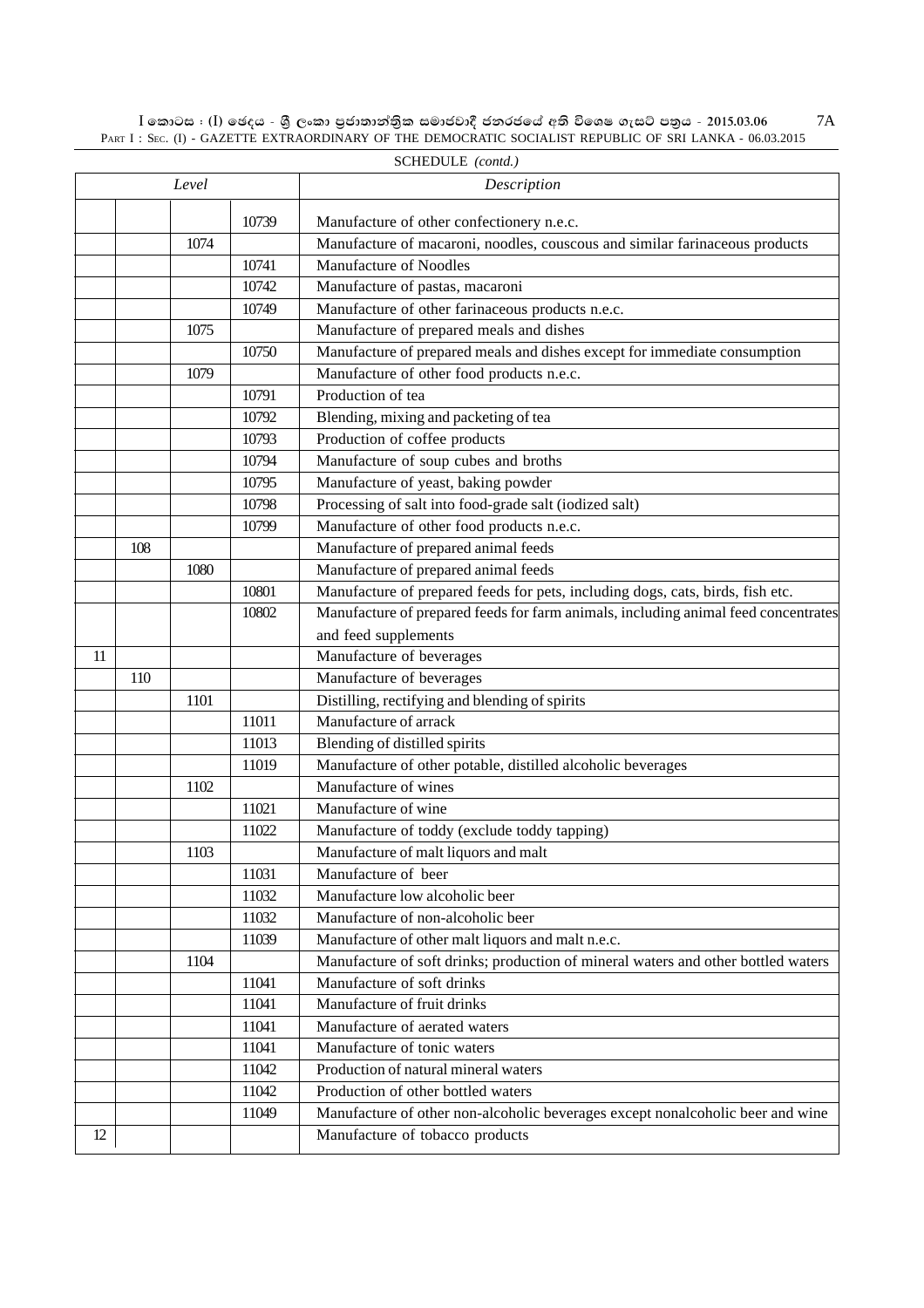|    | SCHEDULE (contd.) |       |       |                                                                                              |  |  |  |  |
|----|-------------------|-------|-------|----------------------------------------------------------------------------------------------|--|--|--|--|
|    |                   | Level |       | Description                                                                                  |  |  |  |  |
|    | 120               |       |       | Manufacture of tobacco products                                                              |  |  |  |  |
|    |                   | 1200  |       | Manufacture of tobacco products                                                              |  |  |  |  |
|    |                   |       | 12001 | Stemming and redrying of tobacco                                                             |  |  |  |  |
|    |                   |       | 12002 | Manufacture of chewing tobacco                                                               |  |  |  |  |
|    |                   |       | 12003 | Manufacture of snuff tobacco                                                                 |  |  |  |  |
|    |                   |       | 12004 | Manufacture of cigarettes                                                                    |  |  |  |  |
|    |                   |       | 12005 | Manufacture of 'sudu beedi''                                                                 |  |  |  |  |
|    |                   |       | 12006 | Manufacture of 'suruttu''                                                                    |  |  |  |  |
|    |                   |       | 12007 | Manufacture of 'beedi'                                                                       |  |  |  |  |
|    |                   |       | 12009 | Other tobacco based products n.e.c.                                                          |  |  |  |  |
| 13 |                   |       |       | Manufacture textiles                                                                         |  |  |  |  |
|    | 131               |       |       | Spinning, weaving and finishing of textiles                                                  |  |  |  |  |
|    |                   | 1311  |       | Preparation and spinning of textile fibres                                                   |  |  |  |  |
|    |                   |       | 13111 | Preparatory operations on cotton fibres                                                      |  |  |  |  |
|    |                   |       | 13112 | Preparatory operations of synthetic fibres                                                   |  |  |  |  |
|    |                   |       | 13113 |                                                                                              |  |  |  |  |
|    |                   |       | 13114 | Preparatory operations on animal fibres<br>Preparatory operations on coir fibres (coir mill) |  |  |  |  |
|    |                   |       |       |                                                                                              |  |  |  |  |
|    |                   |       | 13115 | Preparatory operations of reed                                                               |  |  |  |  |
|    |                   |       | 13116 | Preparation and spinning of yarn                                                             |  |  |  |  |
|    |                   |       | 13117 | Preparation and spinning of other textile fibres                                             |  |  |  |  |
|    |                   |       | 13118 | Manufacture of paper yarn                                                                    |  |  |  |  |
|    |                   | 1312  |       | Weaving of textiles                                                                          |  |  |  |  |
|    |                   |       | 13121 | Weaving of cotton type textile                                                               |  |  |  |  |
|    |                   |       | 13122 | Weaving of silk textile                                                                      |  |  |  |  |
|    |                   |       | 13123 | Weaving of artificial or synthetic textile                                                   |  |  |  |  |
|    |                   |       | 13124 | Manufacture of other broad woven fabrics                                                     |  |  |  |  |
|    |                   |       | 13125 | Manufacture of woven pile gauze                                                              |  |  |  |  |
|    |                   |       | 13129 | Other textile weaving n.e.c.                                                                 |  |  |  |  |
|    |                   | 1313  |       | Finishing of textile                                                                         |  |  |  |  |
|    |                   |       | 13131 | Bleaching and dyeing of textile fibres, yarns                                                |  |  |  |  |
|    |                   |       | 13132 | Bleaching and dyeing of fabrics                                                              |  |  |  |  |
|    |                   |       | 13133 | Bleaching and dyeing of textile articles, including wearing apparel                          |  |  |  |  |
|    |                   |       | 13134 | Finishing of textiles other than bleaching and dyeing                                        |  |  |  |  |
|    |                   |       | 13135 | Water proofing, coating, rubberizing or impregnating of garments                             |  |  |  |  |
|    |                   |       | 13136 | Pleating and similar work on textile                                                         |  |  |  |  |
|    |                   |       | 13137 | Silk-screen printing on textiles and wearing apparel                                         |  |  |  |  |
|    |                   |       | 13139 | Finishing of textiles n.e.c.                                                                 |  |  |  |  |
|    | 139               |       |       | Manufacture of other textiles                                                                |  |  |  |  |
|    |                   | 1391  |       | Manufacture of knitted and croched fabrics                                                   |  |  |  |  |
|    |                   |       | 13911 | Manufacture and processing of knitted fabrics                                                |  |  |  |  |
|    |                   |       | 13911 | Manufacture of imitation fur by knitting                                                     |  |  |  |  |
|    |                   |       | 13912 | Manufacture of crocheted fabrics                                                             |  |  |  |  |
|    |                   | 1392  |       | Manufacture of made up textile articles, except apparel                                      |  |  |  |  |

 $\rm I$  කොටස : ( $\rm I$ ) ඡෙදය - ශුී ලංකා පුජාතාන්තිුක සමාජවාදී ජනරජයේ අති විශෙෂ ගැසට් පතුය - 2015.03.06 PART I : SEC. (I) - GAZETTE EXTRAORDINARY OF THE DEMOCRATIC SOCIALIST REPUBLIC OF SRI LANKA - 06.03.2015 8A SCHEDULE *(contd.)*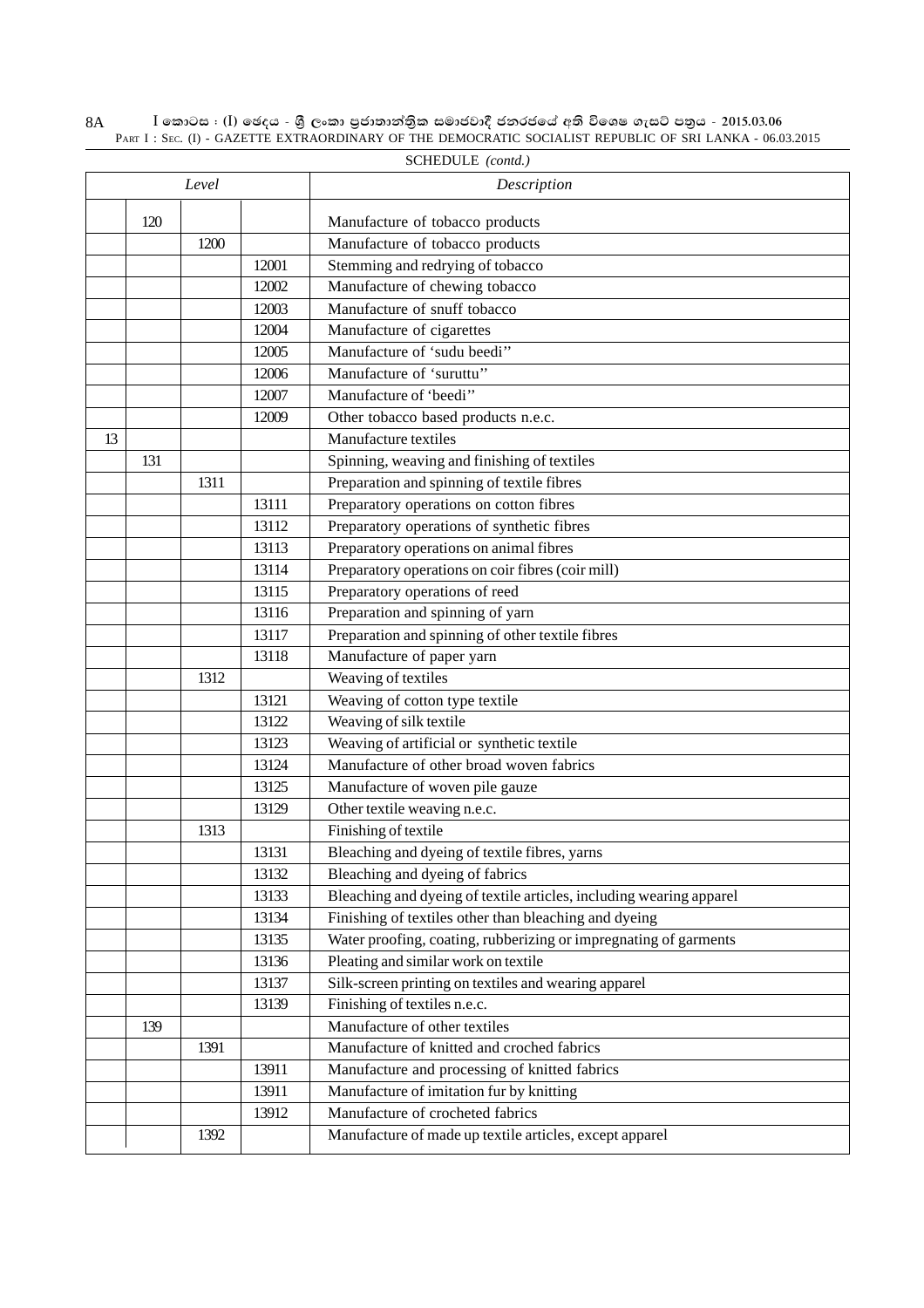$\rm I$  කොටස : ( $\rm I$ ) ඡෙදය - ශුී ලංකා පුජාතාන්තිුක සමාජවාදී ජනරජයේ අති විශෙෂ ගැසට් පතුය - 2015.03.06 PART I : SEC. (I) - GAZETTE EXTRAORDINARY OF THE DEMOCRATIC SOCIALIST REPUBLIC OF SRI LANKA - 06.03.2015 9A

|    | SCHEDULE (contd.) |       |       |                                                                                     |  |  |  |
|----|-------------------|-------|-------|-------------------------------------------------------------------------------------|--|--|--|
|    |                   | Level |       | Description                                                                         |  |  |  |
|    |                   |       | 13921 | Manufacture of blankets and travelling rugs                                         |  |  |  |
|    |                   |       | 13921 | Manufacture of bed linen, table linen, toilet or kitchen linen                      |  |  |  |
|    |                   |       | 13921 | Manufacture of quits, cushions, pillows                                             |  |  |  |
|    |                   |       | 13921 | Manufacture of made up articles of any textile material except apparel              |  |  |  |
|    |                   |       | 13921 | Manufacture of other textile articles of any textile material including knitted for |  |  |  |
|    |                   |       |       | crocheted fabrics                                                                   |  |  |  |
|    |                   |       | 13922 | Manufacture of curtains, bed spreads, furniture or machine, cars, furniture         |  |  |  |
|    |                   |       | 13922 | Manufacture of flags, banners                                                       |  |  |  |
|    |                   |       | 13922 | Manufacture of dish cloths and similar articles life jackets, parachutes            |  |  |  |
|    |                   |       | 13922 | Manufacture of other made up furnishing articles                                    |  |  |  |
|    |                   |       | 13923 | Manufacture of hand -woven tapestries                                               |  |  |  |
|    |                   |       | 13929 | Manufacture of other made up textile articles, except apparel n.e.c.                |  |  |  |
|    |                   | 1393  |       | Manufacture of carpets and rugs                                                     |  |  |  |
|    |                   |       | 13931 | Manufacture of carpets                                                              |  |  |  |
|    |                   |       | 13932 | Manufacture of rugs                                                                 |  |  |  |
|    |                   |       | 13933 | Manufacture of mats                                                                 |  |  |  |
|    |                   |       | 13939 | Manufacture of other floor coverings n.e.c.                                         |  |  |  |
|    |                   | 1394  |       | Manufacture of other cordage, rope twine and netting                                |  |  |  |
|    |                   |       | 13941 | Manufacturing of twine, cordage, rope and cables of coir fibres                     |  |  |  |
|    |                   |       | 13942 | Manufacture of twine, cordage, rope and cables of other textile fibres              |  |  |  |
|    |                   |       | 13943 | Manufacturing of knotted netting of twine, cordage or rope of coir                  |  |  |  |
|    |                   |       | 13944 | Manufacturing of knotted netting of twine, cordage or rope of other textile         |  |  |  |
|    |                   |       | 13945 | Manufacture of products of rope or netting                                          |  |  |  |
|    |                   |       | 13945 | Manufacture of fishing nets                                                         |  |  |  |
|    |                   | 1399  |       | Manufacture of other textile                                                        |  |  |  |
|    |                   |       | 13991 | Manufacture of narrow woven fabrics such as ribbons                                 |  |  |  |
|    |                   |       | 13992 | Manufacture of labels, badges etc.                                                  |  |  |  |
|    |                   |       | 13993 | Manufacture of ornamental trimmings                                                 |  |  |  |
|    |                   |       | 13994 | Manufacture of lace and embroidery                                                  |  |  |  |
|    |                   |       | 13994 | Manufacture of tulles and other net fabrics                                         |  |  |  |
|    |                   |       | 13995 | Manufacture of fabrics impregnated coated or laminated with plastics                |  |  |  |
|    |                   |       | 13996 | Manufacture of coir mattresses                                                      |  |  |  |
| 14 |                   |       |       |                                                                                     |  |  |  |
|    | 141               |       |       | Manufacture of wearing apparel                                                      |  |  |  |
|    |                   | 1410  |       | Manufacture of wearing apparel except fur apparel                                   |  |  |  |
|    |                   |       | 14101 | Manufacture of all types of wearing apparel made of fabric for men                  |  |  |  |
|    |                   |       | 14101 | Manufacture of all types of wearing apparel made of fabric for women                |  |  |  |
|    |                   |       | 14101 | Manufacture of all types of wearing apparel made of fabric for children             |  |  |  |
|    |                   |       | 14102 | Manufacture of all types of wearing apparel made of leather or composition leather  |  |  |  |
|    |                   |       | 14103 | Manufacture of gloves                                                               |  |  |  |
|    |                   |       | 14103 | Manufacture of belts                                                                |  |  |  |
|    |                   |       | 14103 | Manufacture of shawls                                                               |  |  |  |
|    |                   |       | 14103 | Manufacture of ties                                                                 |  |  |  |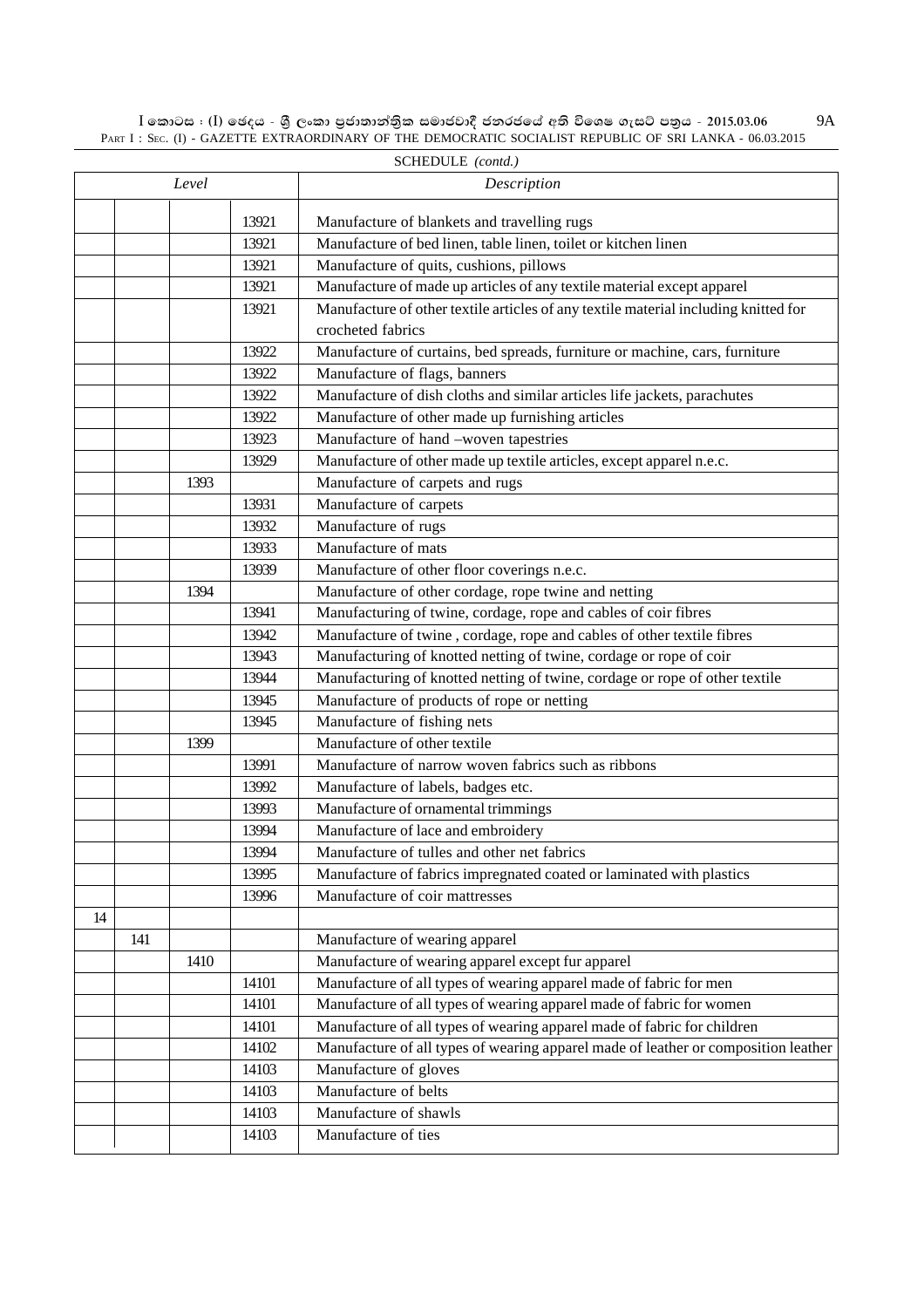|    | SCHEDULE (contd.) |       |       |                                                                                  |  |  |  |
|----|-------------------|-------|-------|----------------------------------------------------------------------------------|--|--|--|
|    |                   | Level |       | Description                                                                      |  |  |  |
|    |                   |       | 14103 | Manufacture of other clothing accessories                                        |  |  |  |
|    |                   |       | 14104 | Manufacture of hats and caps                                                     |  |  |  |
|    |                   |       | 14105 |                                                                                  |  |  |  |
|    |                   |       |       | Custom tailoring                                                                 |  |  |  |
|    |                   |       | 14106 | Manufacture of footwear of textile material without applied soles                |  |  |  |
|    |                   |       | 14107 | Manufacture of parts of wearing apparel                                          |  |  |  |
|    |                   |       | 14109 | Manufacture of wearing apparel n.e.c.                                            |  |  |  |
|    | 142               |       |       |                                                                                  |  |  |  |
|    |                   | 1420  |       | Manufacture of art ides of fur                                                   |  |  |  |
|    |                   |       | 14201 | Manufacture of wearing apparel and clothing accessories made of fur              |  |  |  |
|    |                   |       | 14209 | Manufacture of other articles of fur n.e.c.                                      |  |  |  |
|    | 143               |       |       |                                                                                  |  |  |  |
|    |                   | 1430  |       | Manufacture of knitted and crocheted apparel                                     |  |  |  |
|    |                   |       | 14301 | Manufacture of knitted or crocheted wearing apparel directly into shape          |  |  |  |
|    |                   |       | 14301 | Manufacture of other made up articles directly into shape                        |  |  |  |
|    |                   |       | 14302 | Manufacture of hosiery, including socks, tights and pantyhose                    |  |  |  |
| 15 |                   |       |       | Manufacture of leather and related products                                      |  |  |  |
|    | 151               |       |       | Tanning and dressing of leather; manufacture of luggage, handbags, saddler and   |  |  |  |
|    |                   |       |       | harness; dressing and dyeing of fur                                              |  |  |  |
|    |                   | 1511  |       | Tanning and dressing of leather, dressing and dyeing of leather                  |  |  |  |
|    |                   |       | 15111 | Tanning, dyeing & dressing of hides and skins                                    |  |  |  |
|    |                   |       | 15111 | Finishing of leather (sole & industrial)                                         |  |  |  |
|    |                   |       | 15112 | Manufacture of composition leather                                               |  |  |  |
|    |                   |       | 15119 | Other tanning and finishing of leather n.e.c.                                    |  |  |  |
|    |                   | 1512  |       | Manufacture of luggage, handbags & the like saddler and harness                  |  |  |  |
|    |                   |       | 15121 | Manufacture of luggage, bags & suitcases of any material                         |  |  |  |
|    |                   |       | 15122 | Manufacture of purses and other hand bags of made of any material                |  |  |  |
|    |                   |       | 15123 | Manufacture of nonmetallic watch bands                                           |  |  |  |
|    |                   |       | 15129 | Manufacture of other consumer goods of leather and substitutes of leather n.e.c. |  |  |  |
|    |                   | 1520  |       | Manufacture of footwear                                                          |  |  |  |
|    |                   |       | 15201 | Manufacture of leather footwear                                                  |  |  |  |
|    |                   |       | 15202 | Manufacture of leather footwear made primarily of vulcanized or maulded rubber   |  |  |  |
|    |                   |       | 15203 | Manufacture of plastic footwear                                                  |  |  |  |
|    |                   |       |       |                                                                                  |  |  |  |
|    |                   |       | 15204 | Manufacture of leather parts of footwear                                         |  |  |  |
|    |                   |       | 15205 | Manufacture of gaiters, leggings and similar articles                            |  |  |  |
|    |                   |       | 15209 | Manufacture of other kinds of footwear n.e.c.                                    |  |  |  |
| 16 |                   |       |       | Manufacture of wood and of products of wood and cork, except furniture;          |  |  |  |
|    |                   |       |       | manufacture of articles of straw and plaiting material                           |  |  |  |
|    | 161               |       |       |                                                                                  |  |  |  |
|    |                   | 1610  |       | Saw-milling and planning of wood                                                 |  |  |  |
|    |                   |       | 16101 | Slicing peeling or chipping logs                                                 |  |  |  |
|    |                   |       | 16101 | Sawing, planning and machining of wood                                           |  |  |  |
|    |                   |       | 16102 | Manufacture of wooden railway sleepers                                           |  |  |  |
|    |                   |       | 16103 | Manufacture of unassembled wooden flooring                                       |  |  |  |

 $\rm I$  කොටස : ( $\rm I$ ) ඡෙදය - ශුී ලංකා පුජාතාන්තිුක සමාජවාදී ජනරජයේ අති විශෙෂ ගැසට් පතුය - 2015.03.06 PART I : SEC. (I) - GAZETTE EXTRAORDINARY OF THE DEMOCRATIC SOCIALIST REPUBLIC OF SRI LANKA - 06.03.2015 10A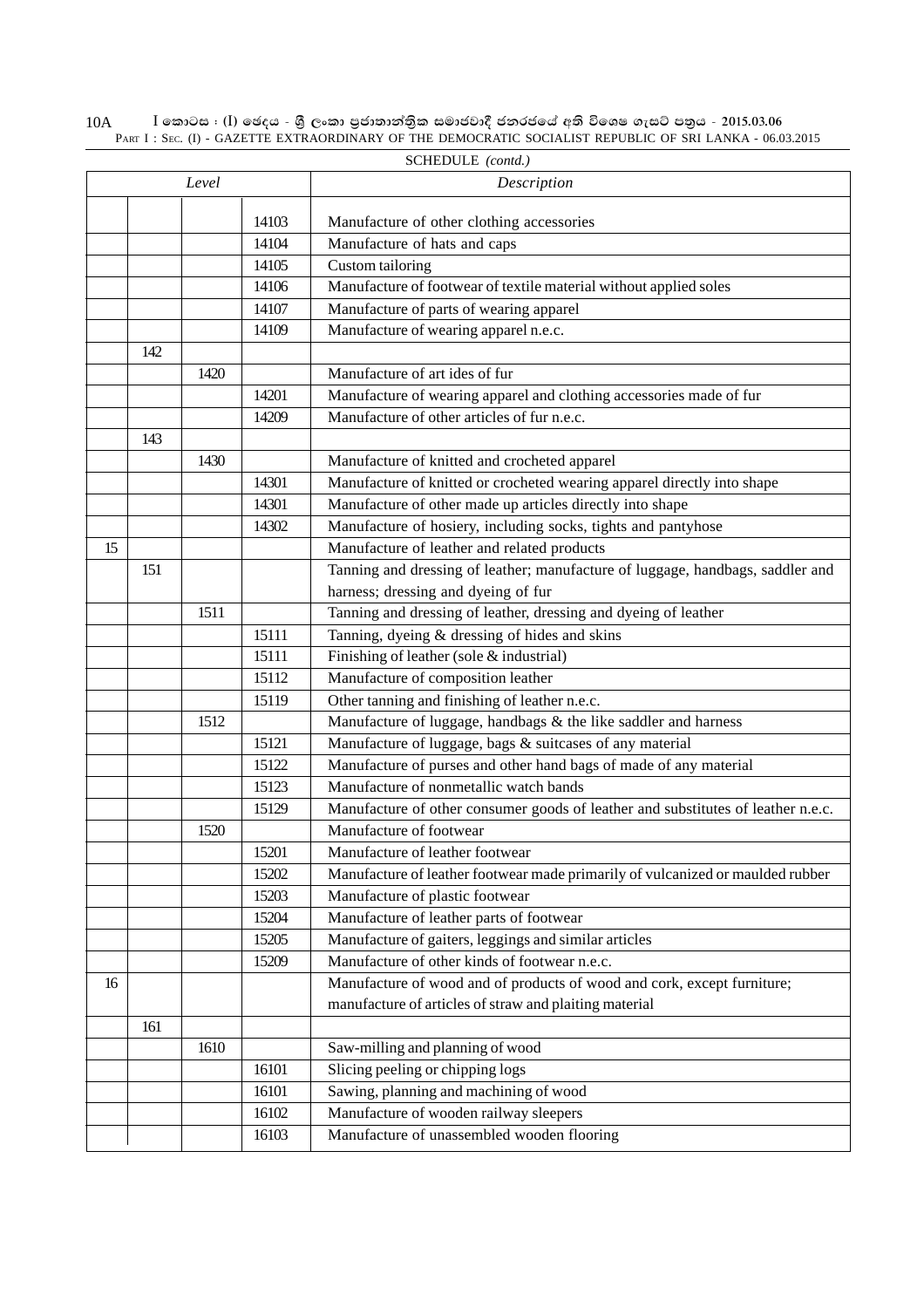$\rm I$  කොටස : ( $\rm I$ ) ඡෙදය - ශුී ලංකා පුජාතාන්තිුක සමාජවාදී ජනරජයේ අති විශෙෂ ගැසට් පතුය - 2015.03.06 PART I : SEC. (I) - GAZETTE EXTRAORDINARY OF THE DEMOCRATIC SOCIALIST REPUBLIC OF SRI LANKA - 06.03.2015 11A

|    | SCHEDULE (contd.) |       |       |                                                                                                            |  |  |  |
|----|-------------------|-------|-------|------------------------------------------------------------------------------------------------------------|--|--|--|
|    |                   | Level |       | Description                                                                                                |  |  |  |
|    |                   |       | 16104 | Impregnation or chemical treatment of wood                                                                 |  |  |  |
|    |                   |       | 16109 | Saw and planning of wood n.e.c.                                                                            |  |  |  |
|    | 162               |       |       | Manufacture of products of wood, cork, straw and plaiting materials                                        |  |  |  |
|    |                   | 1621  |       | Manufacture of veneer sheets and wood based panels                                                         |  |  |  |
|    |                   |       | 16211 | Manufacture of veneer sheets, laminated wood boards & fibre boards                                         |  |  |  |
|    |                   |       | 16212 | Manufacture of wood based panels                                                                           |  |  |  |
|    |                   | 1622  |       | Manufacture of Builders carpentry and joinery                                                              |  |  |  |
|    |                   |       | 16221 | Manufacture beams, rafters, roof struts & wood based roof trusses                                          |  |  |  |
|    |                   |       | 16222 | Manufacture of doors, windows, shutters and their frames                                                   |  |  |  |
|    |                   |       | 16222 | Manufacture of parquet floor blocks assembled into panels                                                  |  |  |  |
|    |                   |       | 16223 | Manufacture of stairs, railings                                                                            |  |  |  |
|    |                   |       | 16224 | Manufacture of wooden beadings and moldings                                                                |  |  |  |
|    |                   |       | 16229 | Manufacture of other builders carpentry and joinery n.e.c.                                                 |  |  |  |
|    |                   | 1623  |       | Manufacture of wooden containers                                                                           |  |  |  |
|    |                   |       | 16231 | Manufacture of wooden containers, packing cases of wood                                                    |  |  |  |
|    |                   |       | 16232 |                                                                                                            |  |  |  |
|    |                   |       | 16233 | Manufacture of wooden products such as wooden drums, barrels, pallets<br>Manufacture of wooden cable drums |  |  |  |
|    |                   |       | 16239 | Manufacture of other wooden containers n.e.c.                                                              |  |  |  |
|    |                   |       |       |                                                                                                            |  |  |  |
|    |                   | 1629  |       | Manufacture of other products of wood, manufacture of articles of cork straw and                           |  |  |  |
|    |                   |       |       | plaiting materials                                                                                         |  |  |  |
|    |                   |       | 16291 | Manufacture of household utensils and kitchen ware of wood                                                 |  |  |  |
|    |                   |       | 16292 | Manufacture of wooden statuettes, ornaments                                                                |  |  |  |
|    |                   |       | 16293 | Cork processing                                                                                            |  |  |  |
|    |                   |       | 16293 | Manufacture of cork products                                                                               |  |  |  |
|    |                   |       | 16299 | Manufacture of other products of wood, manufacture of articles of cork straw and                           |  |  |  |
|    |                   |       |       | plaiting materials n.e.c.                                                                                  |  |  |  |
| 17 |                   |       |       | Manufacture of paper and paper products                                                                    |  |  |  |
|    | 170               |       |       |                                                                                                            |  |  |  |
|    |                   | 1701  |       | Manufacture of pulp, paper and paper board                                                                 |  |  |  |
|    |                   |       | 17011 | Manufacture of paper pulp (bleached / unbleached paper, waste paper)                                       |  |  |  |
|    |                   |       | 17012 | Manufacture of paper                                                                                       |  |  |  |
|    |                   |       | 17012 | Manufacture of paper board                                                                                 |  |  |  |
|    |                   |       | 17013 | Further processing of paper and paper board                                                                |  |  |  |
|    |                   |       | 17014 | Manufacture of handmade paper                                                                              |  |  |  |
|    |                   |       | 17019 | Manufacture of other types of paper n.e.c.                                                                 |  |  |  |
|    |                   | 1702  |       | Manufacture of corrugated paper and paper board and of containers of paper and                             |  |  |  |
|    |                   |       |       | paper board                                                                                                |  |  |  |
|    |                   |       | 17021 | Manufacture of folding paper board containers                                                              |  |  |  |
|    |                   |       | 17022 | Manufacture of containers of solid paper                                                                   |  |  |  |
|    |                   |       | 17023 | Manufacture of corrugated paper or paper board                                                             |  |  |  |
|    |                   |       | 17024 | Manufacture of containers of corrugated paper or paper board                                               |  |  |  |
|    |                   |       | 17025 | Manufacture of sacks and bags of paper board                                                               |  |  |  |
|    |                   |       | 17026 | Manufacture of office box files and similar articles                                                       |  |  |  |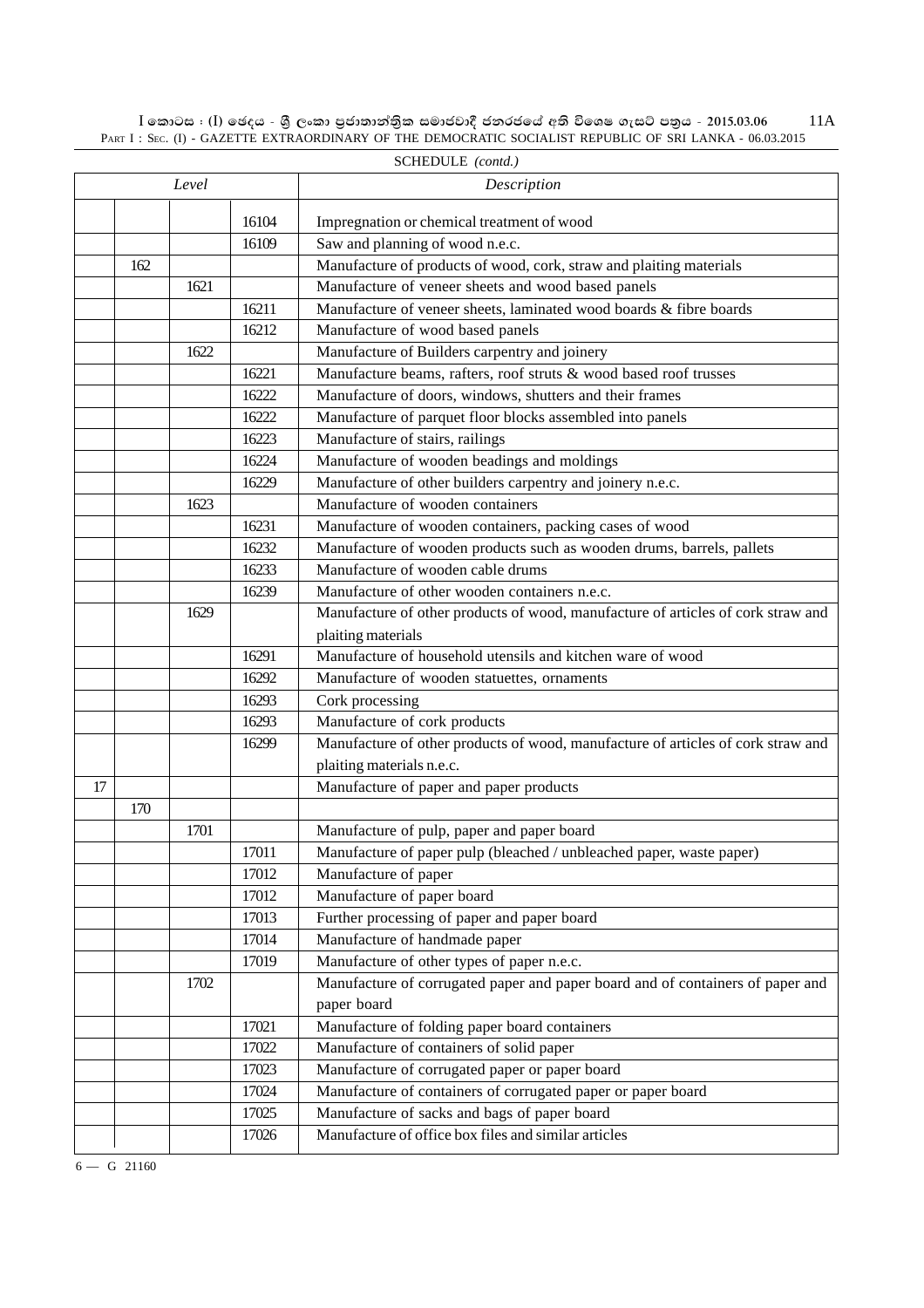$\rm I$  කොටස : ( $\rm I$ ) ඡෙදය - ශුී ලංකා පුජාතාන්තිුක සමාජවාදී ජනරජයේ අති විශෙෂ ගැසට් පතුය - 2015.03.06 PART I : SEC. (I) - GAZETTE EXTRAORDINARY OF THE DEMOCRATIC SOCIALIST REPUBLIC OF SRI LANKA - 06.03.2015 12A

|    | Level |      |       | Description                                                                  |
|----|-------|------|-------|------------------------------------------------------------------------------|
|    |       |      | 17029 | Manufacture of other containers and boxes of paper and paper board n.e.c.    |
|    |       | 1709 |       | Manufacture of other articles of paper and paper board                       |
|    |       |      | 17091 | Manufacture of personal hygiene paper products                               |
|    |       |      | 17092 | Manufacture of household paper products (eg. plates, cups, trays etc.)       |
|    |       |      | 17093 | Manufacture of cellulose wadding                                             |
|    |       |      | 17093 | Manufacture of textile wadding                                               |
|    |       |      | 17094 | Manufacture of printing and writing papers ready for use                     |
|    |       |      | 17095 | Manufacture of computer printout papers.                                     |
|    |       |      | 17096 | Manufacture of other papers ready for use.                                   |
|    |       |      | 17097 | Manufacture of envelopes.                                                    |
|    |       |      | 17098 | Manufacture of books, registers and all other stationery.                    |
|    |       |      | 17099 | Manufacture of other articles of paper and paperboard n.e.c.                 |
| 18 |       |      |       | Printing and reproduction of recorded media.                                 |
|    | 181   |      |       | Printing and service activities related to printing.                         |
|    |       | 1811 |       | Printing                                                                     |
|    |       |      | 18111 | Printing but not publishing of newspapers.                                   |
|    |       |      | 18112 | Printing of periodicals, books etc. other than publishing.                   |
|    |       |      | 18113 | Printing on to textiles and other materials other than silk screen printing. |
|    |       |      | 18114 | Printing of labels and tags.                                                 |
|    |       |      | 18115 | Printing (miscellaneous)                                                     |
|    |       |      | 18116 | Printing of greeting cards.                                                  |
|    |       |      | 18119 | Printing and allied activities n.e.c.                                        |
|    |       | 1812 |       | Service activities related to printing.                                      |
|    |       |      | 18121 | Engraving, etching and block making etc.                                     |
|    |       |      | 18122 | Binding of printed sheets on account of others.                              |
|    |       |      | 18123 | Typesetting and scanning.                                                    |
|    |       |      | 18129 | Other service activities related to printing.                                |
|    |       | 1820 |       | Reproduction of recorded media.                                              |
|    |       |      | 1820  | Reproduction of sound and music records from master copies.                  |
|    |       |      | 1820  | Reproduction of software and data on discs and tapes from master copies.     |
|    |       |      | 1820  | Reproduction of motion pictures and other video records from master copies.  |
| 19 |       |      |       |                                                                              |
|    | 191   |      |       | Manufacture of coke and refined petroleum products.                          |
|    |       | 1910 |       | Manufacture of coke oven products.                                           |
|    |       |      | 19100 | Manufacture of coke oven products.                                           |
|    |       | 1920 |       | Manufacture of refined petroleum products.                                   |
|    |       |      | 19200 | Manufacture of refined petroleum products.                                   |
| 20 |       |      |       | Manufacture of chemicals and chemical products.                              |
|    | 201   |      |       | Manufacture of basic chemicals, fertilizers and nitrogen compounds, plastics |
|    |       |      |       | synthetic rubber in primary forms.                                           |
|    |       | 2011 |       | Manufacture of chemicals.                                                    |
|    |       |      | 20111 | Manufacture of liquid or compressed air and gasses.                          |
|    |       |      | 20112 | Manufacture of inorganic acid except nitric acid.                            |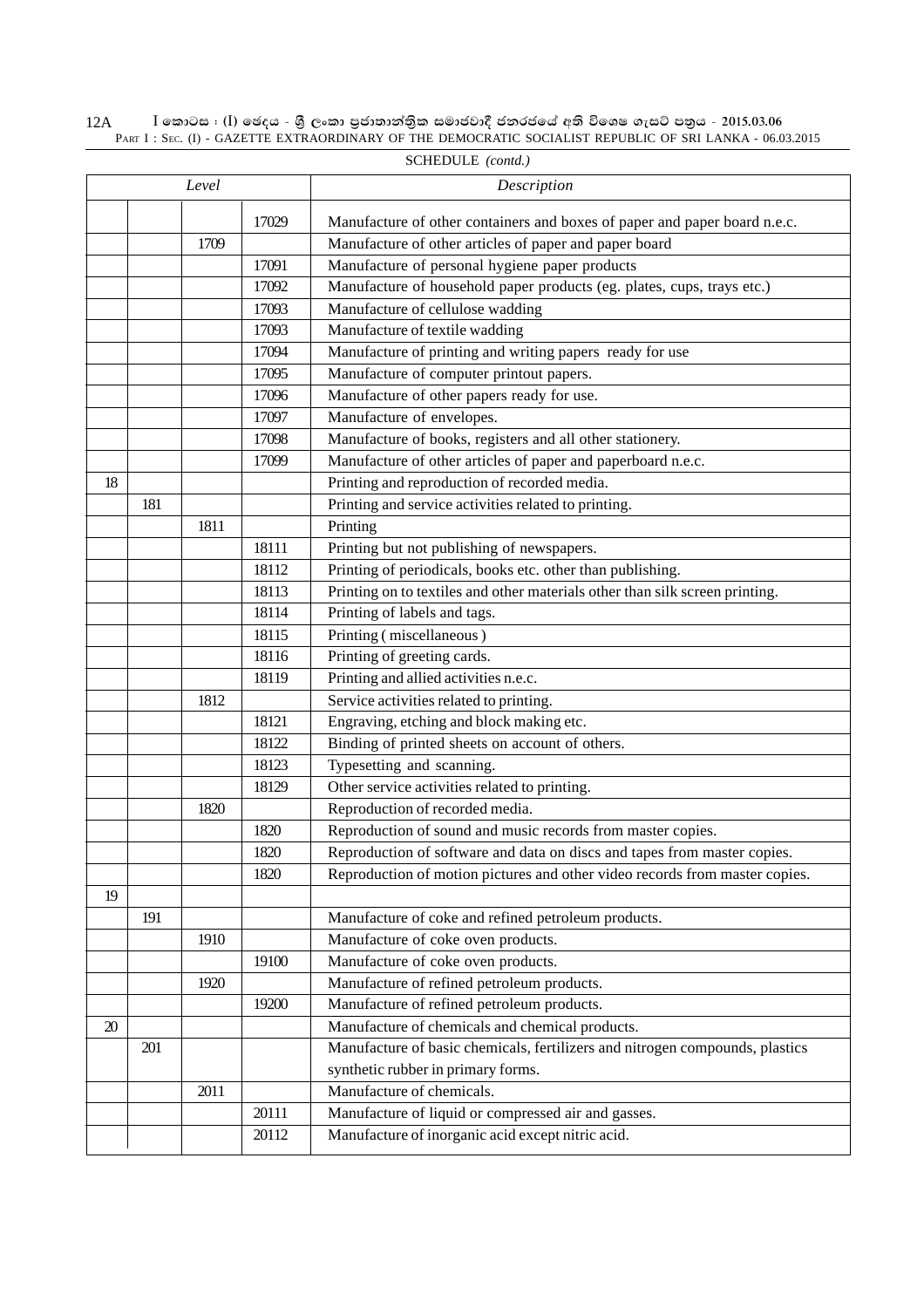SCHEDULE *(contd.)* 20113 Manufacture of dyes and pigments. 20114 Manufacture of other inorganic compounds. 20115 Manufacture of basic organic chemicals. 20116 Manufacture of distilled water. 20117 | Manufacture of synthetic glycerol. 20119 Manufacture of other basic chemicals n.e.c. 2012 | Manufacture of fertilizers and nitrogen compounds. 20121 | Manufacture of fertilizer 20122 | Manufacture of associated nitrogen products 20123 Manufacture of potting soil mixtures. 2013 Manufacture of plastics and synthetic rubber in primary forms. 20131 | Manufacture of plastics in primary forms (vinyl chloride, vinyl acetate) 20132 Manufacture of polythene in primary forms. 20133 Manufacture of polypropylene in primary forms. 20134 Manufacture of polyethylene. 20135 Manufacture of other plastics in primary forms. 20136 Manufacture of synthetic rubber in primary forms. 20137 Manufacture of mixtures of synthetic rubber and natural rubber. 20139 Manufacture of other plastics and synthetic rubber in primary forms n.e.c. 202 | Manufacture of other chemical products. 2021 Manufacture of pesticides and other agro chemical products. 20211 Manufacture of pesticides. 20211 | Manufacture of insecticides. 20211 Manufacture of fungicides. 20211 Manufacture of rodenticides. 20212 Manufacture of herbicides. 20212 | Manufacture of anti-sprouting products, plant growth regulators. 20219 Manufacture of other agro-chemical products n.e.c. 2022 Manufacture of paints, varnishes and similar coatings printing ink and mastics. 20221 | Manufacture of lacquers, paints, distemper, enamels. 20222 Manufacture of varnish, varnish oil and polish. 20223 Manufacture of prepared paints or varnish removers, thinner, turpentine not in the shops. 20224 Manufacture of printing ink. 20225 Manufacture of fillers & surfacing preparation such compound. 20226 Manufacture of mastics (wooden gum) 20229 Manufacture of paints, varnishes and other products n.e.c. 2023 Manufacture of soap and detergents, cleaning and polishing preparations, perfumes and toilet preparations. 20231 Manufacture of organic surface active agents. 20232 Manufacture of inorganic surface active agents. 20233 Manufacture of soap. 20234 Manufacture of perfumes and colognes. *Level Description*

 $I$  කොටස : (I) ඡෙදය - ශීූ ලංකා පුජාතාන්තිුක සමාජවාදී ජනරජයේ අති විශෙෂ ගැසට් පනුය - 2015.03.06 PART I: SEC. (I) - GAZETTE EXTRAORDINARY OF THE DEMOCRATIC SOCIALIST REPUBLIC OF SRI LANKA - 06.03.2015

13A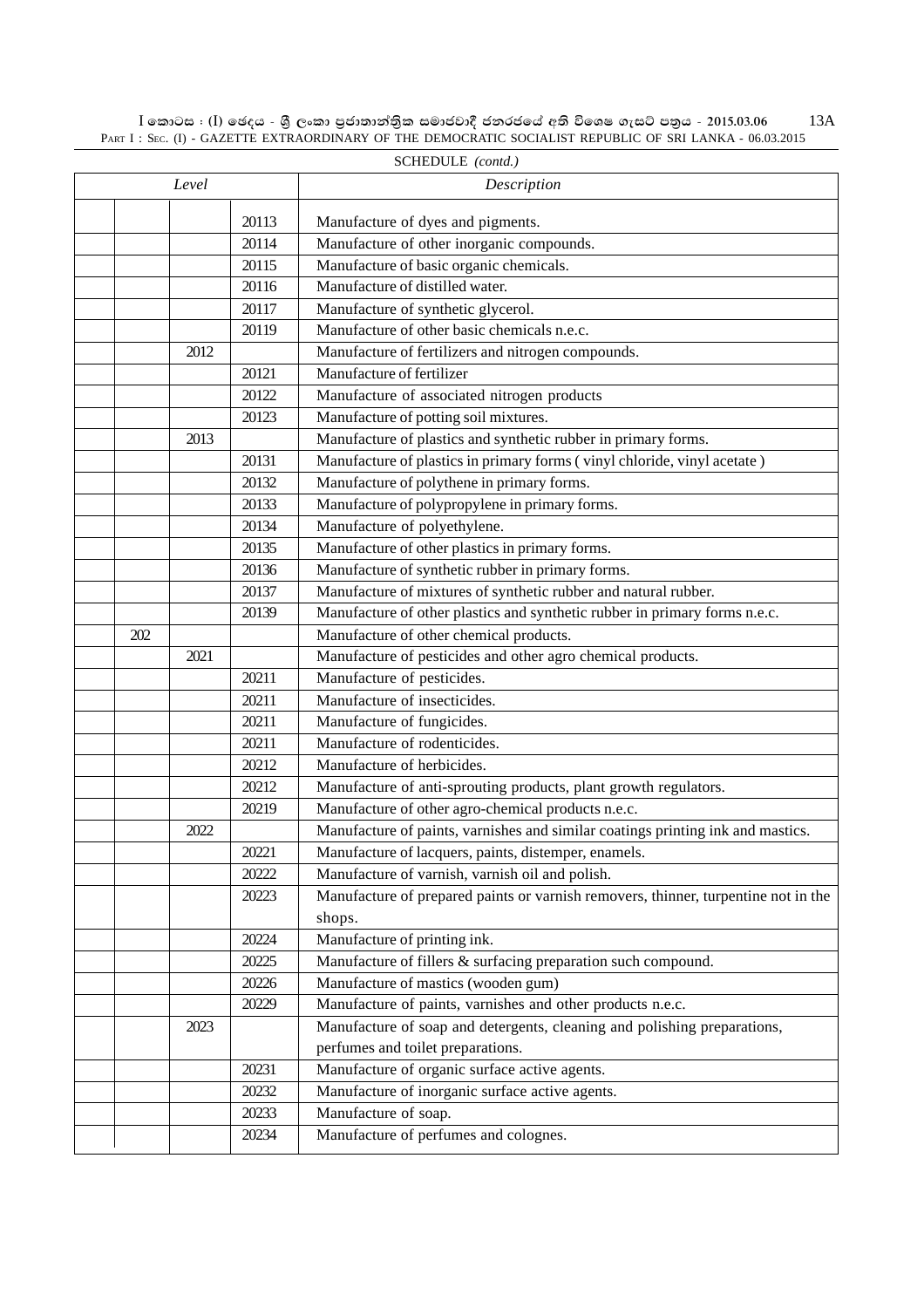| 14A |  |  |  |  | I කොටස : (I) ඡෙදය - ශුී ලංකා පුජාතාන්තිුක සමාජවාදී ජනරජයේ අති විශෙෂ ගැසට් පතුය - 2015.03.06             |  |
|-----|--|--|--|--|---------------------------------------------------------------------------------------------------------|--|
|     |  |  |  |  | PART I: SEC. (I) - GAZETTE EXTRAORDINARY OF THE DEMOCRATIC SOCIALIST REPUBLIC OF SRI LANKA - 06.03.2015 |  |

|       |       | SCHEDULE (contd.)                                                                                     |
|-------|-------|-------------------------------------------------------------------------------------------------------|
| Level |       | Description                                                                                           |
|       | 20234 | Manufacture of toilet preparations.                                                                   |
|       | 20234 | Manufacture of beauty and makeup preparations.                                                        |
|       | 20234 |                                                                                                       |
|       | 20234 | Manufacture of sunburn and suntan preparations.<br>Manufacture of manicure and pedicure preparations. |
|       |       |                                                                                                       |
|       | 20234 | Manufacture of shampoo and hair lacquer                                                               |
|       | 20234 | Manufacture of preparations oral hygiene.                                                             |
|       | 20234 | Manufacture of shaving preparations.                                                                  |
|       | 20234 | Manufacture of denture fixative preparations.                                                         |
|       | 20234 | Manufacture of deodorants.                                                                            |
|       | 20235 | Manufacture of preparations for use as washing and cleaning.                                          |
|       | 20236 | Manufacture of polishing and creaming products.                                                       |
|       | 20236 | Manufacture of preparations for perfuming or deodorizing rooms.                                       |
|       | 20236 | Manufacture of artificial waxes or prepared waxes.                                                    |
|       | 20236 | Manufacture of creams, polishes for wood.                                                             |
|       | 20236 | Manufacture of creams, polishes for leather.                                                          |
|       | 20239 | Manufacture of other detergents, cleaning and polishing preparations, perfumes                        |
|       |       | and toilet preparations n.e.c.                                                                        |
| 2029  |       | Manufacture of other chemical products n.e.c.                                                         |
|       | 20291 | Manufacture of explosive or pyrotechnic products.                                                     |
|       | 20292 | Manufacture of gelatin and its derivatives.                                                           |
|       | 20292 | Manufacture of glues and prepared adhesives.                                                          |
|       | 20293 | Manufacture of extracts of natural aromatic products.                                                 |
|       | 20293 | Manufacture of mixtures of odoriferous products for Manufacture of food and                           |
|       |       | perfumes.                                                                                             |
|       | 20294 | Manufacture of mosquito coils.                                                                        |
|       | 20294 | Manufacture of camphor.                                                                               |
|       | 20294 | Manufacture of naphthalene balls.                                                                     |
|       | 20294 | Manufacture of incense sticks.                                                                        |
|       | 20294 | Manufacture of chalks.                                                                                |
|       | 20294 | Manufacture of candles.                                                                               |
|       | 20295 | Manufacture of essential oil.                                                                         |
|       | 20296 | Manufacture of activated carbon.                                                                      |
|       | 20297 | Manufacture of matches.                                                                               |
|       | 20298 | Manufacture of writing and drawing ink.                                                               |
|       | 20299 | Manufacture of all other chemical products.                                                           |
|       | 20299 | Manufacture of materials used in the finishing of textiles and leather.                               |
|       | 20299 | Manufacture of prepared additives for cement.                                                         |
|       | 20299 | Manufacture of powders and pastes used in soldering, brazing and welding.                             |
|       | 20299 | Manufacture of photographic plates, films, sensitized paper.                                          |
|       | 20299 | Manufacture of other sensitized unexposed material.                                                   |
| 2030  |       | Manufacture of man-made fibers.                                                                       |
|       | 20301 | Manufacture of synthetic or artificial fibers & cords.                                                |
|       | 20302 | Manufacture of artificial straws.                                                                     |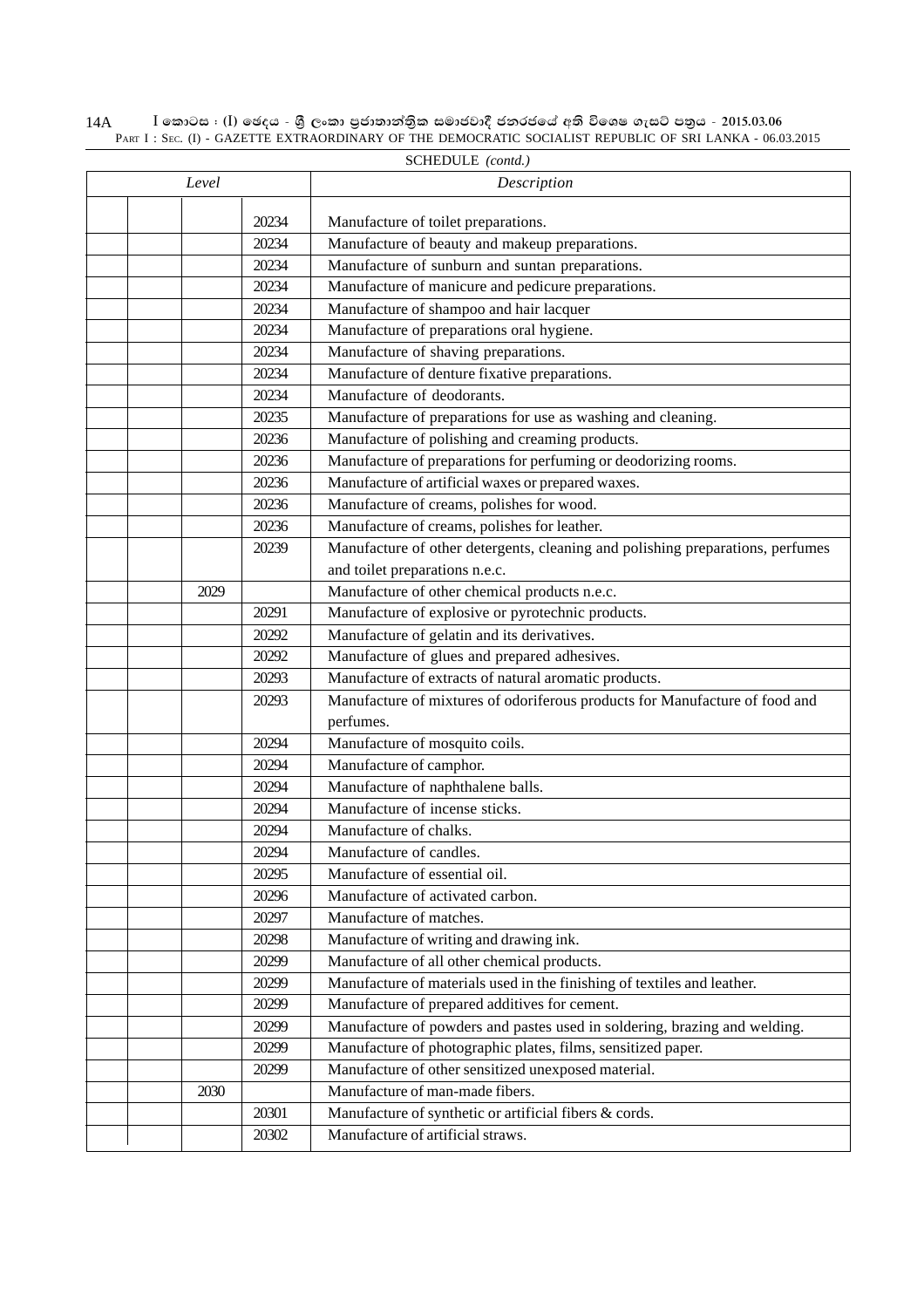$\rm I$  කොටස : ( $\rm I$ ) ඡෙදය - ශුී ලංකා පුජාතාන්තිුක සමාජවාදී ජනරජයේ අති විශෙෂ ගැසට් පතුය - 2015.03.06 PART I : SEC. (I) - GAZETTE EXTRAORDINARY OF THE DEMOCRATIC SOCIALIST REPUBLIC OF SRI LANKA - 06.03.2015 15A

|    |     | Level |       | Description                                                                       |
|----|-----|-------|-------|-----------------------------------------------------------------------------------|
|    |     |       |       |                                                                                   |
|    |     |       | 20309 | Manufacture of other man-made fibers n.e.c.                                       |
| 21 |     |       |       | Manufacture of basic pharmaceutical products and pharmaceutical preparations.     |
|    | 210 | 2100  |       | Manufacture of pharmaceuticals, medicinal, chemical and botanical products.       |
|    |     |       | 21001 | Manufacture of medicaments (western) for human use.                               |
|    |     |       | 21001 | Manufacture of medicaments (western) for veterinary use.                          |
|    |     |       | 21002 | Manufacture of indigenous / ayuruvedic medicaments.                               |
|    |     |       | 21002 | Manufacture of botanical products for pharmaceutical use.                         |
|    |     |       | 21003 | Manufacture of medical impregnated wadding.                                       |
|    |     |       | 21003 | Manufacture of medical impregnated bandages.                                      |
|    |     |       | 21003 | Manufacture of medical impregnated surgical dressings.                            |
|    |     |       | 21009 | Manufacture of other pharmaceuticals, medicinal, chemical and botanical products  |
|    |     |       |       | n.e.c.                                                                            |
| 22 |     |       |       | Manufacture of rubber and plastic products.                                       |
|    | 221 |       |       | Manufacture of rubber products.                                                   |
|    |     | 2211  |       | Manufacture of rubber tyres and tubes, retreading and rebuilding of rubber tyres. |
|    |     |       | 22111 | Manufacture of rubber tyres.                                                      |
|    |     |       | 22112 | Manufacture of inner tubes for rubber tyres.                                      |
|    |     |       | 22113 | Retreading and rebuilding of rubber tyres.                                        |
|    |     |       | 22119 | Manufacture of interchangeable tyre treads.                                       |
|    |     | 2219  |       | Manufacture of other rubber products.                                             |
|    |     |       | 22191 | Manufacture of rubber plates, sheets, stripes etc.                                |
|    |     |       | 22192 | Manufacture of rubber tubes, pipes, hoses.                                        |
|    |     |       | 22192 | Manufacture of rubber rings, fittings, seals.                                     |
|    |     |       | 22193 | Manufacture of rubberized yarns and fabrics.                                      |
|    |     |       | 22193 | Manufacture of rubber thread & rope.                                              |
|    |     |       | 22194 | Manufacture of rubber hygienic articles, contraceptives, teats etc.               |
|    |     |       | 22194 | Manufacture of inflatable rubber mattresses.                                      |
|    |     |       | 22195 | Manufacture of rubber bathing caps & aprons.                                      |
|    |     |       | 22195 | Manufacture of rubber wet suits & diving suits.                                   |
|    |     |       | 22196 | Manufacture of rubber based garments.                                             |
|    |     |       | 22197 | Manufacture of inflatable rubber balloons.                                        |
|    |     |       | 22198 | Manufacture of hard rubber products.                                              |
|    |     |       | 22199 | Manufacture of other rubber products n.e.c.                                       |
|    | 222 |       |       |                                                                                   |
|    |     | 2220  |       | Manufacture of plastic products.                                                  |
|    |     |       | 22201 | Manufacture of semi manufactures of plastic products.                             |
|    |     |       | 22201 | Manufacture of plastic plates, sheets.                                            |
|    |     |       | 22202 | Manufacture of finished plastic tubes, pipes, hoses.                              |
|    |     |       | 22202 | Manufacture of plastic fittings, rings, seals.                                    |
|    |     |       | 22203 | Manufacture of plastic articles for packing goods.                                |
|    |     |       | 22203 | Manufacture of plastic containers.                                                |
|    |     |       | 22203 | Manufacture of plastic boxes.                                                     |
|    |     |       | 22203 | Manufacture of plastic bottles.                                                   |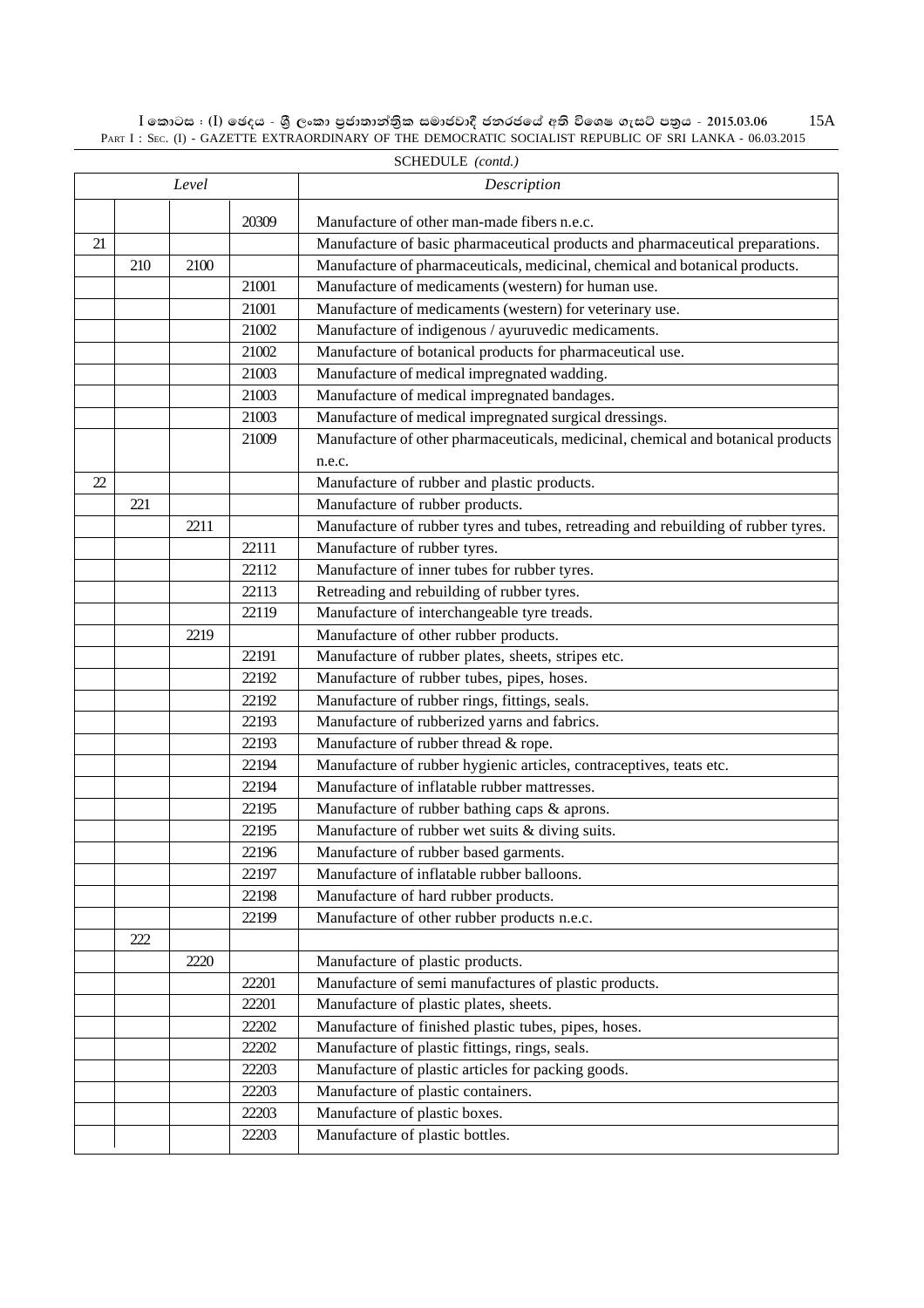|    |     |       |       | SCHEDULE ( <i>conta.)</i>                                       |
|----|-----|-------|-------|-----------------------------------------------------------------|
|    |     | Level |       | Description                                                     |
|    |     |       | 22203 | Manufacture of plastic bags.                                    |
|    |     |       | 22204 | Manufacture of doors, windows.                                  |
|    |     |       | 22204 | Manufacture of tanks, reservoirs.                               |
|    |     |       | 22204 | Manufacture of plastic sanitary ware.                           |
|    |     |       | 22204 | Manufacture of other builder's plastic ware.                    |
|    |     |       | 22205 | Manufacture of table ware.                                      |
|    |     |       | 22205 | Manufacture of kitchen ware.                                    |
|    |     |       | 22205 | Manufacture of toilet articles.                                 |
|    |     |       | 22206 | Manufacture of artificial stones (eg: cultured marble)          |
|    |     |       | 22207 | Manufacture of diverse plastic products.                        |
|    |     |       | 22207 | Manufacture of school supplies.                                 |
|    |     |       | 22207 | Manufacture of conveyor belts.                                  |
|    |     |       | 22207 | Manufacture of combs, plastic hair curlers.                     |
|    |     |       | 22207 | Manufacture of plastic novelties.                               |
|    |     |       | 22209 | Manufacture of diverse plastic products n.e.c.                  |
| 23 |     |       |       | Manufacture of non-metallic mineral products.                   |
|    | 231 |       |       | Manufacture of glass and glass products.                        |
|    |     | 2310  |       | Manufacture of glass and glass products                         |
|    |     |       | 23101 | Manufacture of flat glass                                       |
|    |     |       | 23101 | Manufacture of wired flat glass                                 |
|    |     |       | 23101 | Manufacture of coloured flat glass                              |
|    |     |       | 23101 | Manufacture of tinted flat glass                                |
|    |     |       | 23102 | Manufacture of glass mirrors                                    |
|    |     |       | 23103 | Manufacture of glass wall blocks, paving blocks                 |
|    |     |       | 23104 | Manufacture of bottles and other containers of glass            |
|    |     |       | 23105 | Manufacture of drinking glasses                                 |
|    |     |       | 23106 | Manufacture of glass articles for domestic use                  |
|    |     |       | 23109 | Manufacture of other glass products n.e.c.                      |
|    | 239 |       |       | Manufacture of non-metallic mineral products n.e.c.             |
|    |     | 2391  |       | Manufacture of refractory products                              |
|    |     |       | 23911 | Manufacture of refractory mortas, concretes etc.                |
|    |     |       | 23912 | Manufacture of refractory bricks                                |
|    |     |       | 23912 | Manufacture of refractory containers                            |
|    |     |       | 23912 | Manufacture of refractory tubes                                 |
|    |     |       | 23912 | Manufacture of refractory pipes                                 |
|    |     |       | 23919 | Manufacture of other refractory articles n.e.c.                 |
|    |     | 2392  |       | Manufacture of clay building materials                          |
|    |     |       | 23921 | Manufacture of non-refractory roofing tiles                     |
|    |     |       | 23922 | Manufacture of non-refractory bricks                            |
|    |     |       | 23923 | Manufacture of floor tiles, wall tiles of clay                  |
|    |     |       | 23924 | Manufacture of ceramic sanitary fixtures                        |
|    |     |       | 23929 | Manufacture of other products of clay building materials n.e.c. |
|    |     | 2393  |       | Manufacture of other porcelain and ceramic products             |
|    |     |       |       |                                                                 |

 $\rm I$  කොටස : ( $\rm I$ ) ඡෙදය - ශුී ලංකා පුජාතාන්තිුක සමාජවාදී ජනරජයේ අති විශෙෂ ගැසට් පතුය - 2015.03.06 PART I : SEC. (I) - GAZETTE EXTRAORDINARY OF THE DEMOCRATIC SOCIALIST REPUBLIC OF SRI LANKA - 06.03.2015 16A SCHEDULE *(contd.)*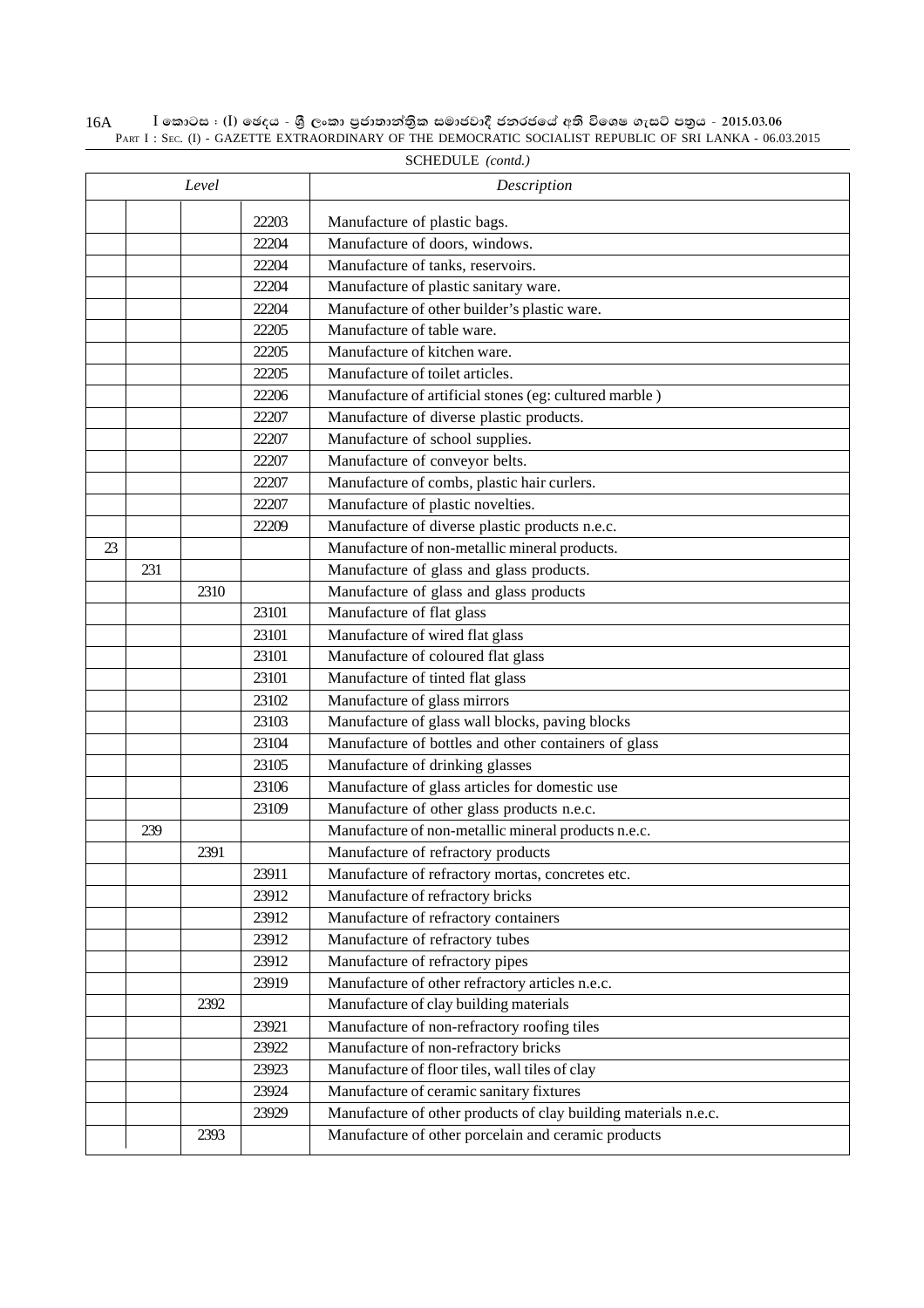$\rm I$  කොටස : ( $\rm I$ ) ඡෙදය - ශුී ලංකා පුජාතාන්තිුක සමාජවාදී ජනරජයේ අති විශෙෂ ගැසට් පතුය - 2015.03.06 PART I : SEC. (I) - GAZETTE EXTRAORDINARY OF THE DEMOCRATIC SOCIALIST REPUBLIC OF SRI LANKA - 06.03.2015 17A

|    |     | Level |       | Description                                                                 |
|----|-----|-------|-------|-----------------------------------------------------------------------------|
|    |     |       | 23931 | Manufacture of clay pots, vases and other articles of clay                  |
|    |     |       | 23932 | Manufacture of ceramic tableware                                            |
|    |     |       | 23932 | Manufacture of ceramic toilet articles                                      |
|    |     |       | 23932 | Manufacture of ceramic statuettes and other ornamental ceramic articles     |
|    |     |       | 23933 | Manufacture of porcelain tableware                                          |
|    |     |       | 23933 | Manufacture of porcelain toilet articles                                    |
|    |     |       | 23933 | Manufacture of porcelain statuettes and other ornamental porcelain articles |
|    |     |       | 23934 | Manufacture of electrical insulators and insulating fittings                |
|    |     |       | 23935 | Manufacture of ceramic laboratory, chemical and industrial products.        |
|    |     |       | 23939 | Manufacture of other porcelain and ceramic products n.e.c.                  |
|    |     | 2394  |       | Manufacture of cement, lime and plaster                                     |
|    |     |       | 23941 | Manufacture of cement                                                       |
|    |     |       | 23941 | Manufacture of clinkers                                                     |
|    |     |       | 23942 | Manufacture of lime                                                         |
|    |     |       | 23943 | Manufacture of plasters of calcined gypsum or calcium sulphate              |
|    |     | 2395  |       | Manufacture of articles of concrete, cement and plaster                     |
|    |     |       | 23951 | Manufacture of cement bricks                                                |
|    |     |       | 23951 | Manufacture of cement tiles                                                 |
|    |     |       | 23951 | Manufacture of cement sheets                                                |
|    |     |       | 23951 | Manufacture of cement panels                                                |
|    |     |       | 23951 | Manufacture of cement door frames                                           |
|    |     |       | 23951 | Manufacture of cement window frames                                         |
|    |     |       | 23951 | Manufacture of cement posts                                                 |
|    |     |       | 23952 | Manufacture of plaster articles                                             |
|    |     |       | 23953 | Manufacture of articles of asbestos cement                                  |
|    |     |       | 23953 | Manufacture of corrugated and other sheets                                  |
|    |     |       | 23954 | Manufacture of powered mortar                                               |
|    |     |       | 23955 | Manufacture of ready mix and dry mix concrete and mortars                   |
|    |     |       | 23959 | Manufacture of other cement based products n.e.c.                           |
|    |     | 2396  |       | Cutting, shaping and finishing of stones                                    |
|    |     |       | 23961 | Metal crushing                                                              |
|    |     |       | 23961 | Cutting, shaping and finishing of stones for use in construction            |
|    |     |       | 23961 | Cutting, shaping and finishing of stones for use on roads                   |
|    |     |       | 23962 | Cutting, shaping and finishing of monumental stones                         |
|    |     |       | 23963 | Manufacture of stone furniture                                              |
|    |     | 2399  |       | Manufacture of non-metallic mineral products n.e.c.                         |
|    |     |       | 23990 | Manufacture of millstones                                                   |
|    |     |       | 23990 | Manufacture of grinding stones                                              |
|    |     |       | 23990 | Manufacture of natural or artificial abrasive products                      |
|    |     |       | 23990 | Manufacture of non-metallic mineral products n.e.c.                         |
| 24 |     |       |       | Manufacture of basic metals                                                 |
|    | 241 |       |       | Manufacture of basic iron and steel                                         |
|    |     | 2410  |       | Manufacture of basic iron and steel                                         |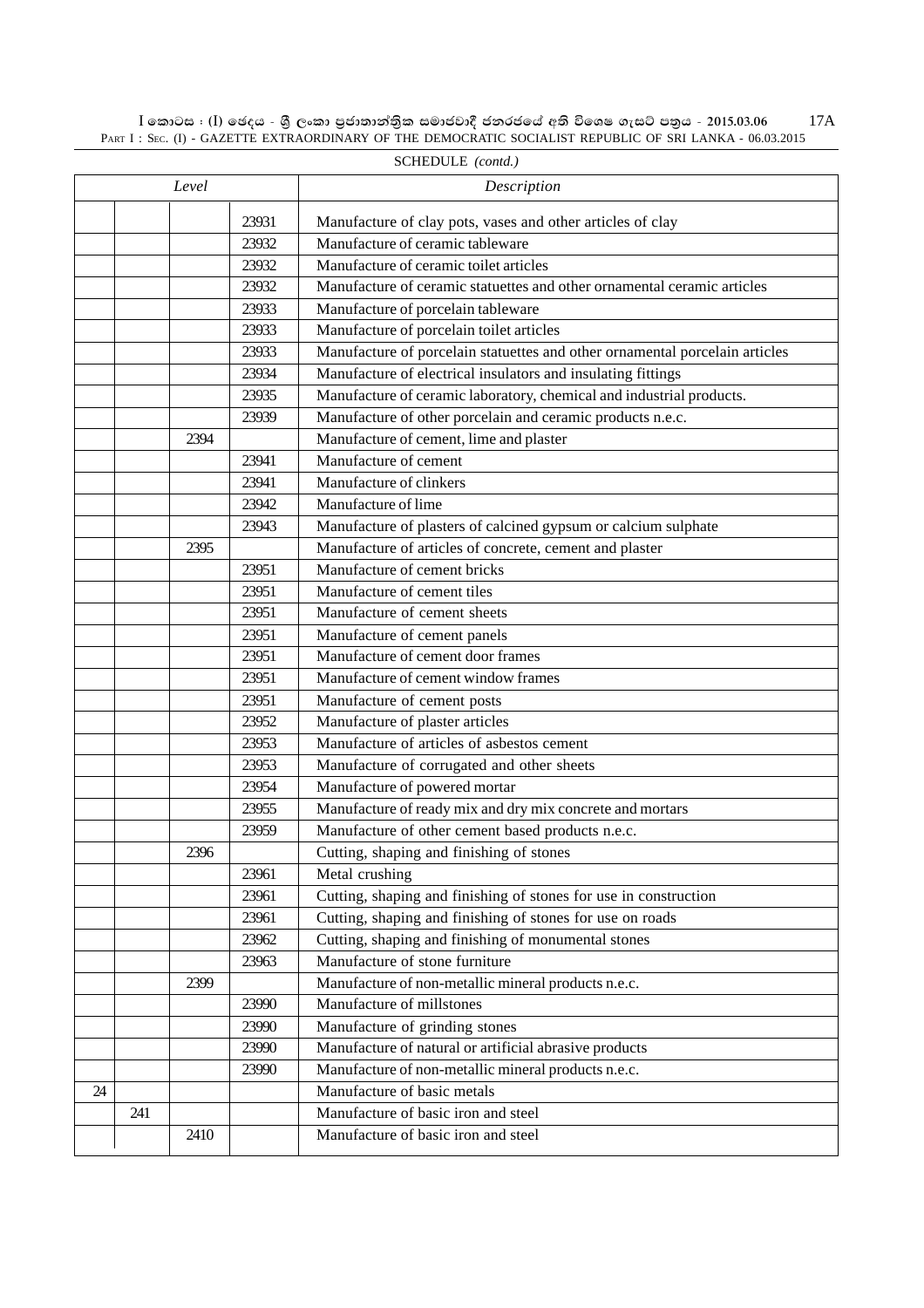$\rm I$  කොටස : ( $\rm I$ ) ඡෙදය - ශුී ලංකා පුජාතාන්තිුක සමාජවාදී ජනරජයේ අති විශෙෂ ගැසට් පතුය - 2015.03.06 PART I : SEC. (I) - GAZETTE EXTRAORDINARY OF THE DEMOCRATIC SOCIALIST REPUBLIC OF SRI LANKA - 06.03.2015 18A

|    |     | Level |       | Description                                                                       |
|----|-----|-------|-------|-----------------------------------------------------------------------------------|
|    |     |       | 24100 | Manufacture of basic iron and steel                                               |
|    | 242 | 2420  |       | Manufacture of basic precious and other non-ferrous metals                        |
|    |     |       | 24200 | Manufacture of basic precious and other non-ferrous metals                        |
|    | 243 |       |       |                                                                                   |
|    |     |       |       | Casting of metals                                                                 |
|    |     | 2431  | 24310 | Casting of iron and steel                                                         |
|    |     |       |       | Casting of iron and steel<br>Casting of non-ferrous metal                         |
|    |     | 2432  |       |                                                                                   |
|    |     |       | 24320 | Casting of non-ferrous metal                                                      |
| 25 |     |       |       | Manufacture of fabricated metal products (except machinery and equipment)         |
|    | 251 |       |       | Manufacture of structural metal products, tanks, reservoirs and steam generators  |
|    |     | 2511  |       | Manufacture of structural metal products                                          |
|    |     |       | 25111 | Manufacture of metal frame works, skeletons for construction                      |
|    |     |       | 25112 | Manufacture of industrial frameworks of metal                                     |
|    |     |       | 25113 | Manufacture of metal doors, windows their frames shutters and gates               |
|    |     |       | 25114 | Manufacture of metal room partitions                                              |
|    |     |       | 25119 | Manufacture of other structural articles of metal n.e.c.                          |
|    |     | 2512  |       | Manufacture of tanks, reservoirs and containers of metal                          |
|    |     |       | 25120 | Manufacture of containers, tanks, reservoirs of metal                             |
|    |     | 2513  |       | Manufacture of steam generators, except central heading hot water boilers         |
|    |     |       | 25130 | Manufacture of steam generators, except central heading hot water boilers         |
|    |     | 2520  |       | Manufacture of weapons and ammunition                                             |
|    |     |       | 25200 | Manufacture of weapons and ammunition                                             |
|    | 259 |       |       | Manufacture of other fabricated metal products, metal working service activities  |
|    |     | 2591  |       | Forging, pressing, stamping and roll forming of metal, powder metallurgy          |
|    |     |       | 25911 | pressing, stamping and roll forming of metal                                      |
|    |     |       | 25919 | Forging, pressing, stamping and roll forming of metal, powder metallurgy n.e.c.   |
|    |     | 2592  |       | Treatment and coating of metal, machining                                         |
|    |     |       | 25921 | Coating of metal and general mechanical engineering work on fee or contract basis |
|    |     |       |       | (lathe work)                                                                      |
|    |     | 2593  |       | Manufacture of cutlery, hand tolls and general hardware                           |
|    |     |       | 25931 | Manufacture of household metal articles                                           |
|    |     |       | 25932 | Manufacture of locks, padlocks, key hinges                                        |
|    |     |       | 25939 | Manufacture of cutlery, hand tolls and general hardware n.e.c.                    |
|    |     | 2599  |       | Manufacture of other fabricated metal products n.e.c.                             |
|    |     |       | 25991 | Manufacture of nails, rivets, pins etc.                                           |
|    |     |       | 25992 | Manufacture of metal cables and similar articles                                  |
|    |     |       | 25993 | Manufacture of containers used for packing and conveyance                         |
|    |     |       | 25994 | Manufacture of metal cooking utensils, household appliances                       |
|    |     |       | 25995 | Manufacture of sanitary articles                                                  |
|    |     |       | 25999 | Manufacture of other fabricated metal products n.e.c.                             |
| 26 |     |       |       | Manufacture of computers, electronics and optical products                        |
|    | 261 | 2610  |       | Manufacture of electronic components & boards                                     |
|    |     |       | 26100 | Manufacture of electronic components & boards                                     |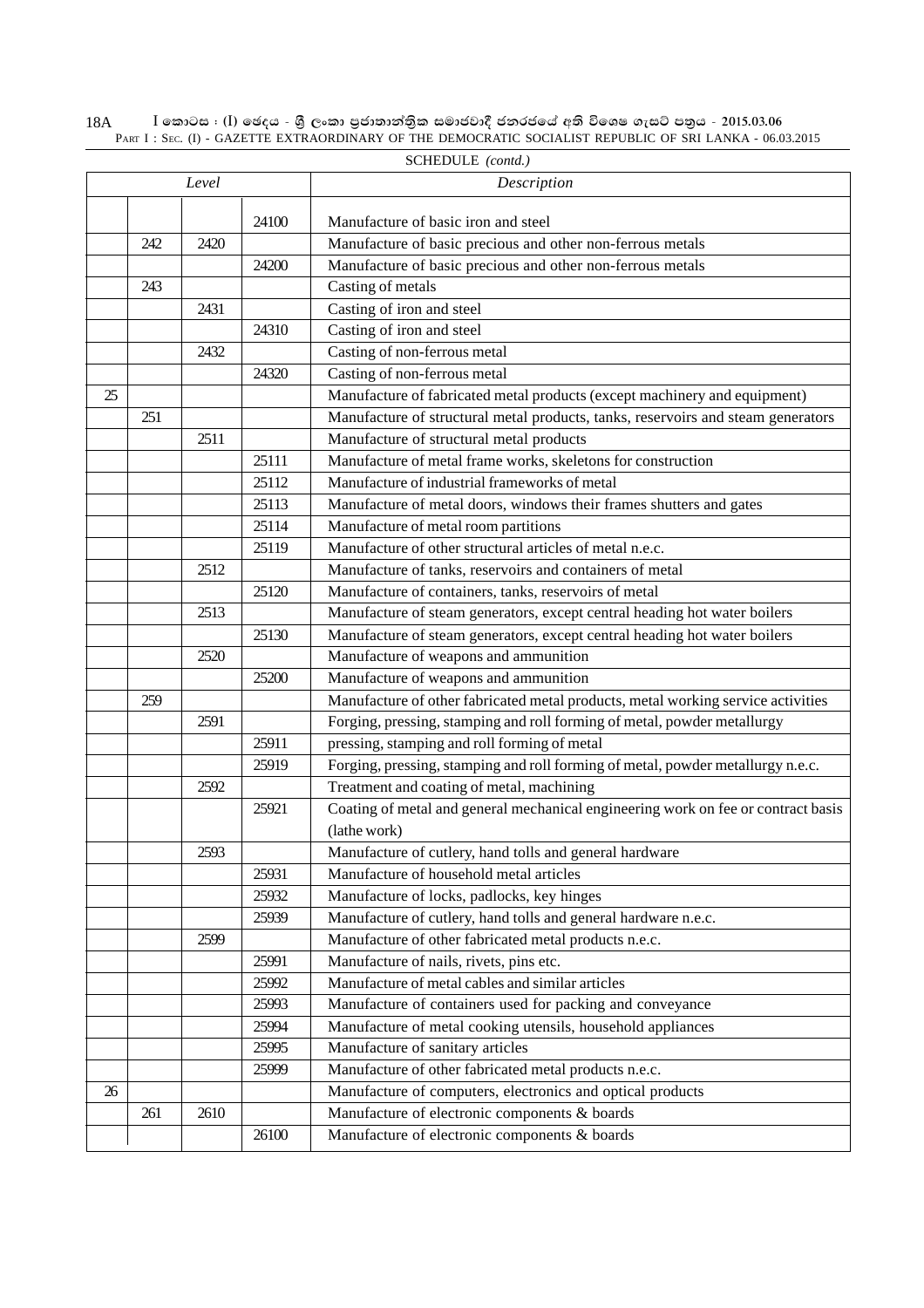$\rm I$  කොටස : ( $\rm I$ ) ඡෙදය - ශුී ලංකා පුජාතාන්තිුක සමාජවාදී ජනරජයේ අති විශෙෂ ගැසට් පතුය - 2015.03.06 PART I : SEC. (I) - GAZETTE EXTRAORDINARY OF THE DEMOCRATIC SOCIALIST REPUBLIC OF SRI LANKA - 06.03.2015 19A

|    |     | Level |       | Description                                                                           |
|----|-----|-------|-------|---------------------------------------------------------------------------------------|
|    | 262 | 2620  |       | Manufacture of computers and peripheral equipment                                     |
|    |     |       | 26200 | Manufacture of computers                                                              |
|    |     |       | 26200 | Assembling of computers                                                               |
|    | 263 | 2630  |       | Manufacture of communication equipment                                                |
|    |     |       | 26300 | Manufacture of communication equipment                                                |
|    | 264 | 2640  |       | Manufacture of consumer electronics                                                   |
|    |     |       | 26401 | Manufacture of household audio products                                               |
|    |     |       | 26402 | Manufacture of household video products                                               |
|    |     |       | 26403 | Manufacture of vehicle audio or video products                                        |
|    |     |       | 26404 | Manufacture of public address systems                                                 |
|    |     |       | 26405 | Manufacture of other entertainment products                                           |
|    |     |       | 26409 | Manufacture of other consumer electronic products n.e.c                               |
|    | 265 |       |       | Manufacture of measuring, testing, navigation and control equipments; watches         |
|    |     |       |       | and clocks                                                                            |
|    |     | 2651  |       | Manufacture of measuring, testing, navigating and control equipments                  |
|    |     |       | 26510 | Manufacture of measuring, testing, navigating and control equipments                  |
|    |     | 2652  |       | Manufacture of watch and clocks                                                       |
|    |     |       | 26520 | Manufacture of all kind of watch & clocks                                             |
|    | 266 | 2660  |       | Manufacture of irradiation, electro medical and electrotherapeutic equipment          |
|    |     |       | 26600 | Manufacture of irradiation, electro medical and electrotherapeutic equipment          |
|    | 267 | 2670  |       | Manufacture of optical instruments and photographic equipment                         |
|    |     |       | 26701 | Manufacture of optical instruments                                                    |
|    |     |       | 26702 | Manufacture of photographic equipments                                                |
|    | 268 | 2680  |       | Manufacture of magnetic and optical media                                             |
|    |     |       | 26800 | Manufacture of magnetic and optical media                                             |
| 27 |     |       |       | Manufacture of Electrical equipment                                                   |
|    | 271 | 2710  |       | Manufacture of electric motors, generators, transformers and electricity distribution |
|    |     |       |       | & control apparatus                                                                   |
|    |     |       | 27101 | Manufacture of electric motors                                                        |
|    |     |       | 27102 | Manufacture of generators                                                             |
|    |     |       | 27103 | Manufacture of transformers                                                           |
|    |     |       | 27104 | Manufacture of electric fuses                                                         |
|    |     |       | 27104 | Manufacture of electric power switches                                                |
|    |     |       | 27104 | Manufacture of power circuit breakers                                                 |
|    |     |       | 27109 | Manufacture of other motors, generators, transformers and electricity distribution    |
|    |     |       |       | & control apparatus                                                                   |
|    | 272 | 2720  |       | Manufacture of batteries and accumulators                                             |
|    |     |       | 27201 | Manufacture of primary cells                                                          |
|    |     |       | 27201 | Manufacture of primary batteries                                                      |
|    |     |       | 27202 | Manufacture of dry cell batteries                                                     |
|    |     |       | 27203 | Manufacture of wet cell batteries                                                     |
|    |     |       | 27204 | Manufacture of electric accumulators and parts                                        |
|    |     |       | 27209 | Manufacture of other batteries accumulators n.e.c.                                    |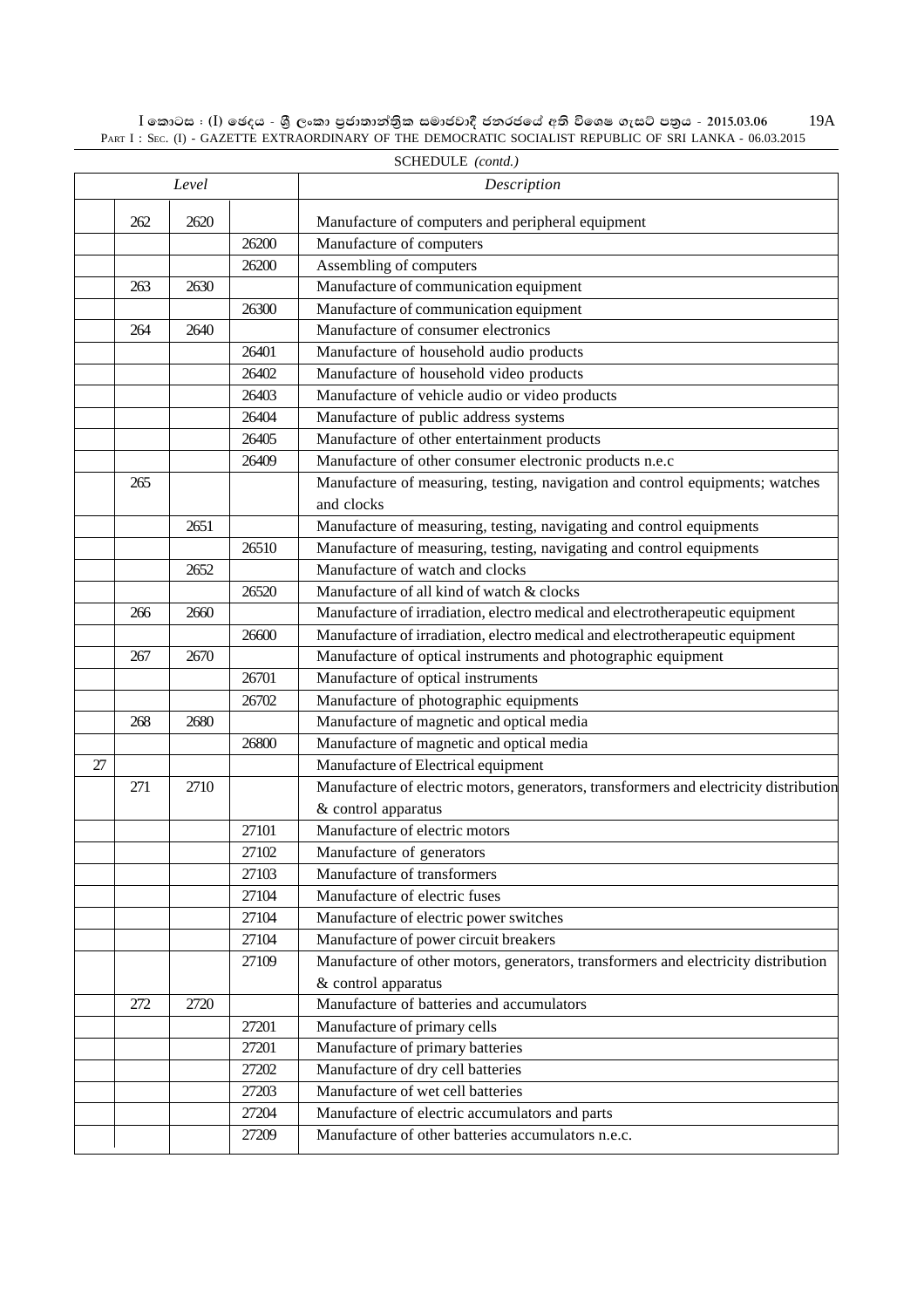$\rm I$  කොටස : ( $\rm I$ ) ඡෙදය - ශුී ලංකා පුජාතාන්තිුක සමාජවාදී ජනරජයේ අති විශෙෂ ගැසට් පතුය - 2015.03.06 PART I : SEC. (I) - GAZETTE EXTRAORDINARY OF THE DEMOCRATIC SOCIALIST REPUBLIC OF SRI LANKA - 06.03.2015 20A

|    |     | Level |       | Description                                                                         |
|----|-----|-------|-------|-------------------------------------------------------------------------------------|
|    | 273 |       |       | Manufacture of wiring and wiring devices                                            |
|    |     | 2731  |       | Manufacture of fibre optic cables                                                   |
|    |     |       | 27310 | Manufacture of fibre optic cables for data transmission                             |
|    |     |       | 27310 | Manufacture of fibre optic cables for live transmission of images                   |
|    |     | 2732  |       | Manufacture of other electronic and electric wire and cables                        |
|    |     |       | 27320 | Manufacture of other electronic and electric wire and cables (made of steel, copper |
|    |     |       |       | or aluminium)                                                                       |
|    |     | 2733  |       | Manufacture of wiring devices                                                       |
|    |     |       | 27330 | Manufacture of lightening arrestors and coils                                       |
|    |     |       | 27330 | Manufacture of lamp holders                                                         |
|    |     |       | 27330 | Manufacture of switches for electrical wiring                                       |
|    |     |       | 27330 | Manufacture of plastic / ceramic items for wiring purposes                          |
|    |     |       | 27330 | Manufacture of bus bars, electrical wiring, electric outlets and sockets            |
|    |     |       | 27330 | Manufacture of electrical conduit & fittings                                        |
|    |     |       | 27330 | Manufacture of transmission pole & line hardware                                    |
|    |     |       | 27330 | Manufacture of plastic noncurrent carrying wiring devices                           |
|    | 274 | 2740  |       | Manufacture of electric lighting equipments                                         |
|    |     |       | 27401 | Manufacture of electric lighting equipments                                         |
|    |     |       | 27402 | Manufacture of non-electric lighting equipments                                     |
|    | 275 | 2750  |       | Manufacture of domestic appliance                                                   |
|    |     |       | 27501 | Manufacture of domestic electric appliances                                         |
|    |     |       | 27501 | Manufacture of refrigerators                                                        |
|    |     |       | 27501 | Manufacture of washing machines                                                     |
|    |     |       | 27502 | Manufacture of domestic electrothermic appliances                                   |
|    |     |       | 27502 | Manufacture of electric water heaters                                               |
|    |     |       | 27502 | Manufacture of electric ovens                                                       |
|    |     |       | 27502 | Manufacture of electric cookers                                                     |
|    |     |       | 27503 | Manufacture of domestic nonelectric cooking and heating equipments                  |
|    |     |       | 27503 | Manufacture of gas cookers                                                          |
|    | 279 | 2790  |       | Manufacture of other electrical equipment                                           |
|    |     |       | 27900 | Manufacture of other electrical equipment                                           |
| 28 |     |       |       | Manufacture of machinery and equipment n.e.c.                                       |
|    | 281 |       |       | Manufacture of general purpose machinery                                            |
|    |     | 2811  |       | Manufacture of engine and turbines, except aircraft, vehicle and cycle engine       |
|    |     |       | 28110 | Manufacture of engine and turbines                                                  |
|    |     | 2812  |       | Manufacture of fluid power equipments                                               |
|    |     |       | 28120 | Manufacture of fluid power equipments                                               |
|    |     | 2813  |       | Manufacture of pumps, compressors, taps and valves                                  |
|    |     |       | 28130 | Manufacture of pumps, compressors, taps and valves                                  |
|    |     | 2814  |       | Manufacture of bearings, gears, gearing and driving elements                        |
|    |     |       | 28140 | Manufacture of bearings                                                             |
|    |     |       | 28140 | Manufacture of gears(mechanical power transmission equipments)                      |
|    |     |       | 28140 | Manufacture of driving elements                                                     |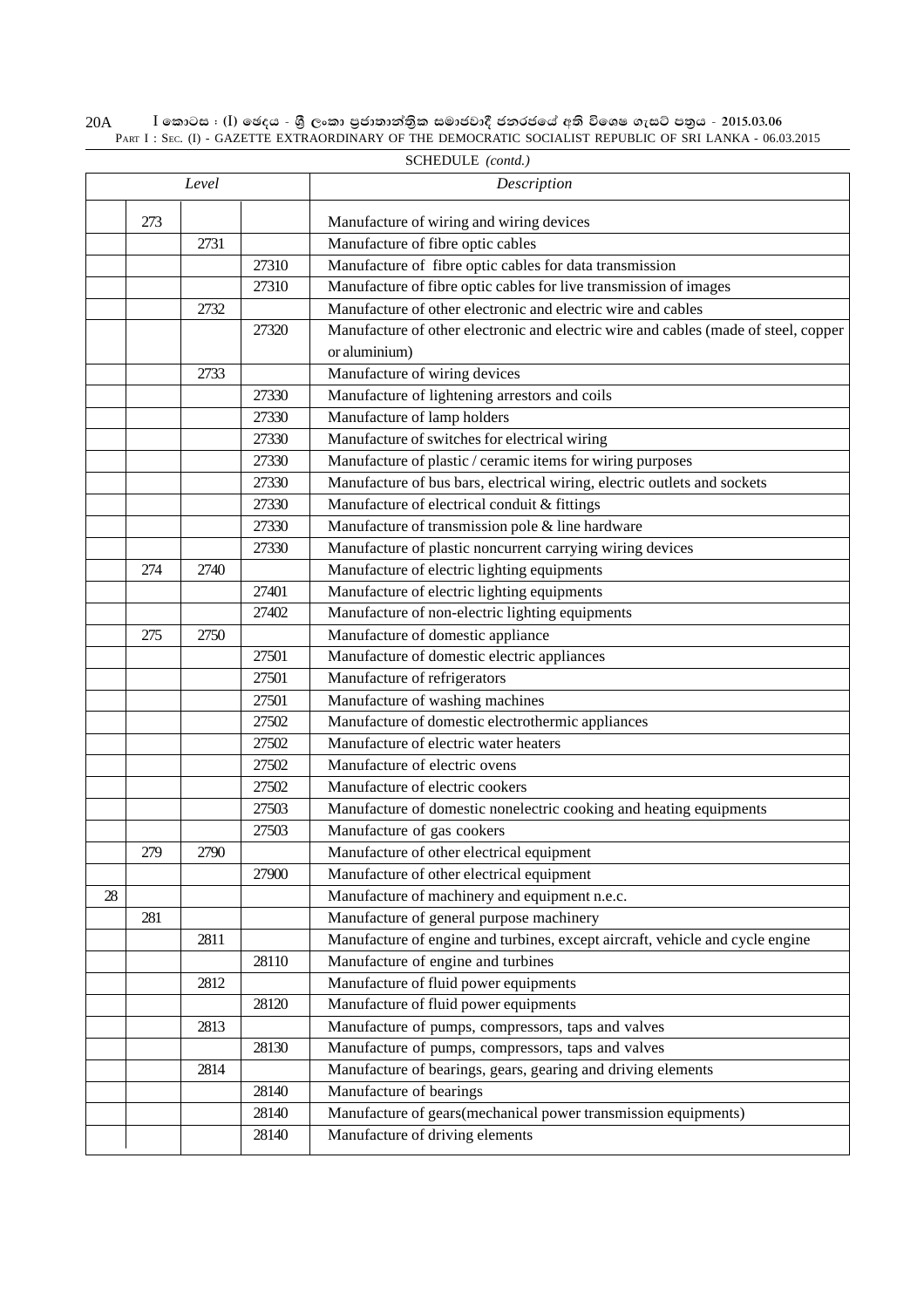$\rm I$  කොටස : ( $\rm I$ ) ඡෙදය - ශුී ලංකා පුජාතාන්තිුක සමාජවාදී ජනරජයේ අති විශෙෂ ගැසට් පතුය - 2015.03.06 PART I : SEC. (I) - GAZETTE EXTRAORDINARY OF THE DEMOCRATIC SOCIALIST REPUBLIC OF SRI LANKA - 06.03.2015 21A

|    |     |       |       | SCHEDULE (contd.)                                                              |
|----|-----|-------|-------|--------------------------------------------------------------------------------|
|    |     | Level |       | Description                                                                    |
|    |     | 2815  |       | Manufacture of ovens, furnaces & furnace burners                               |
|    |     |       | 28150 | Manufacture of electrical furnaces, ovens & other space heaters                |
|    |     |       | 28150 | Manufacture of non-electric household heating equipments                       |
|    |     | 2816  |       | Manufacture of lifting and handling equipments                                 |
|    |     |       | 28160 | Manufacture of lifting equipments (Hand operated or power driven)              |
|    |     |       | 28160 | Manufacture of handling equipments (Hand operated or power driven)             |
|    |     | 2817  |       | Manufacture of office machinery and equipment (except computers and peripheral |
|    |     |       |       | equipment)                                                                     |
|    |     |       | 28170 | Manufacture of office machinery                                                |
|    |     |       | 28170 | Manufacture of office equipments                                               |
|    |     | 2818  |       | Manufacture power-driven hand tools                                            |
|    |     |       | 28180 | Manufacture power-driven hand tools                                            |
|    |     | 2819  |       | Manufacture of other general purpose machinery                                 |
|    |     |       | 28190 | Manufacture of machinery for packing and wrapping                              |
|    |     |       | 28190 | Manufacture of weighing machines (other than sensitive laboratory balances)    |
|    |     |       | 28190 | Manufacture of industrial refrigerating or freezing machines                   |
|    |     |       | 28190 | Manufacture of air conditioners                                                |
|    |     |       | 28190 | Manufacture of fans (non domestic)                                             |
|    |     |       | 28190 | Manufacture of other general purpose machinery n.e.c.                          |
|    | 282 |       |       | Manufacture of special purpose machinery                                       |
|    |     | 2821  |       | Manufacture of agricultural and forestry machinery                             |
|    |     |       | 28210 | Manufacture of agricultural and forestry machinery                             |
|    |     | 2822  |       | Manufacture of metal-forming machinery and machine tools                       |
|    |     |       | 28220 | Manufacture of machinery for metal foaming                                     |
|    |     |       | 28220 | Manufacture of machine tools for metal foaming                                 |
|    |     | 2823  |       | Manufacture of machinery for metallurgy                                        |
|    |     |       | 28230 | Manufacture of machinery for metallurgy                                        |
|    |     | 2824  |       | Manufacture of machinery for mining, quarrying and construction                |
|    |     |       | 28240 | Manufacture of machinery for mining & quarrying and construction               |
|    |     | 2825  |       | Manufacture of machinery for food, beverages and tobacco processing            |
|    |     |       | 28250 | Manufacture of machinery for food, beverages and tobacco processing            |
|    |     | 2826  |       | Manufacture of machinery for textile, apparel and leather production           |
|    |     |       | 28260 | Manufacture of machinery for textile, apparel and leather production           |
|    |     | 2829  |       | Manufacture of other special purpose machinery                                 |
|    |     |       | 28290 | Manufacture of machinery for paper and printing industry                       |
|    |     |       | 28290 | Manufacture of machinery for soft rubber products industry                     |
|    |     |       | 28290 | Manufacture of machinery for plastic products industry                         |
|    |     |       | 28290 | Manufacture of machinery for clay and ceramic industry                         |
|    |     |       | 28290 | Manufacture of machinery for glass industry                                    |
|    |     |       | 28290 | Manufacture of machinery for fibre glass industry                              |
|    |     |       | 28290 | Manufacture of machinery for carpentry industry                                |
|    |     |       | 28290 | Manufacture of other machinery n.e.c.                                          |
| 29 |     |       |       | Manufacture of motor vehicles, trailers and semi-trailers                      |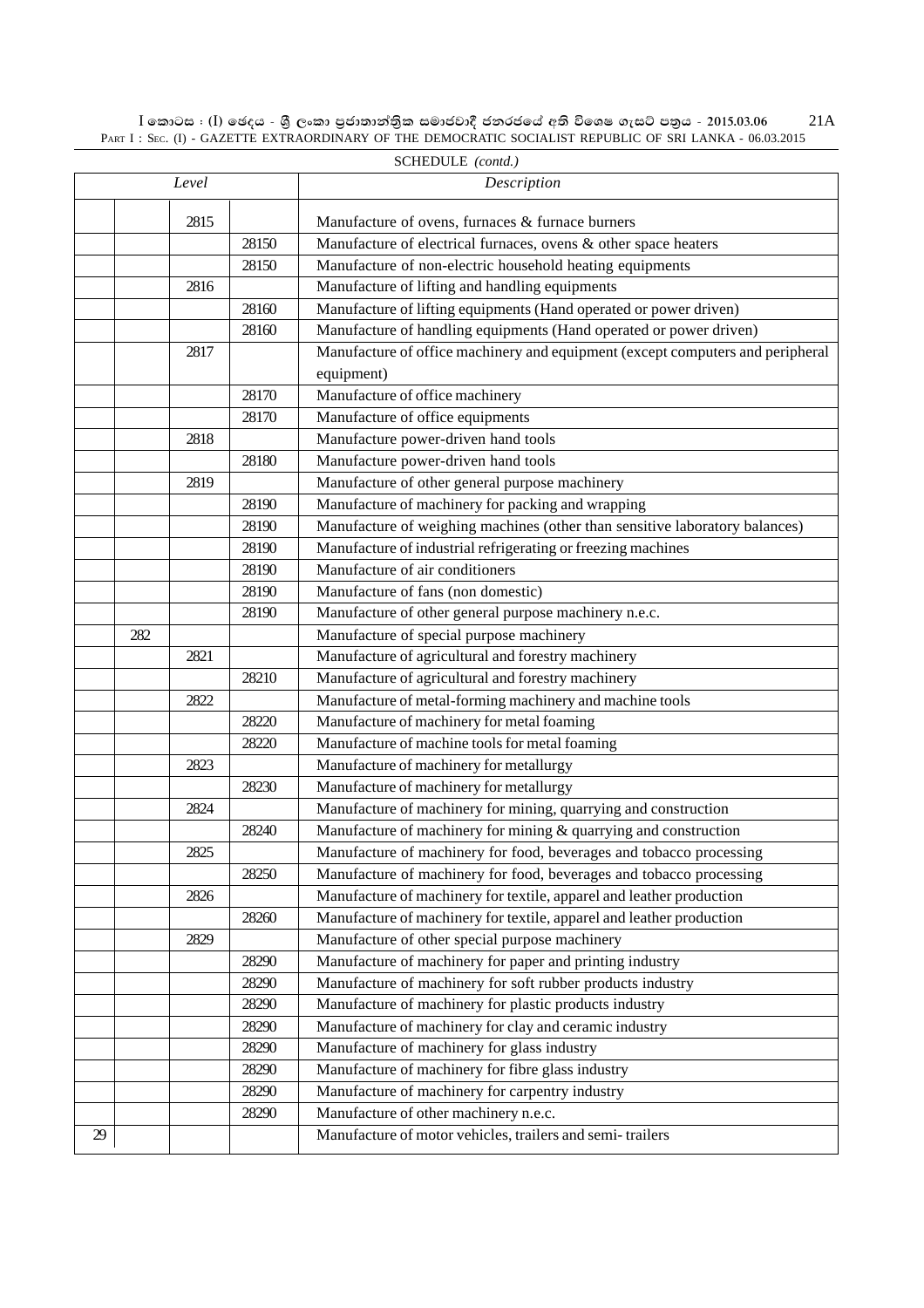$\rm I$  කොටස : ( $\rm I$ ) ඡෙදය - ශුී ලංකා පුජාතාන්තිුක සමාජවාදී ජනරජයේ අති විශෙෂ ගැසට් පතුය - 2015.03.06 PART I : SEC. (I) - GAZETTE EXTRAORDINARY OF THE DEMOCRATIC SOCIALIST REPUBLIC OF SRI LANKA - 06.03.2015 22A

| Level |     |      |       | Description                                                                       |
|-------|-----|------|-------|-----------------------------------------------------------------------------------|
|       |     |      |       |                                                                                   |
|       | 291 | 2910 |       | Manufacture of motor vehicles                                                     |
|       |     |      | 29100 | Manufacture & assembling of motor vehicles                                        |
|       | 292 | 2920 |       | Manufacture of bodies for motor vehicles: Manufacture of trailers & semi-trailers |
|       |     |      | 29200 | Manufacture of bodies for motor vehiclesManufacture of trailers & semi-trailers   |
|       |     |      | 29200 | Manufacture of trailers and semi-trailers                                         |
|       | 293 | 2930 |       | Manufacture of parts and accessories for motor vehicles                           |
|       |     |      | 29300 | Manufacture of parts and accessories for motor vehicles                           |
|       |     |      | 29300 | Manufacture of Car seats                                                          |
| 30    |     |      |       | Manufacture of other transport equipment                                          |
|       | 301 |      |       | Building of ships and boats                                                       |
|       |     | 3011 |       | Building of ships and floating structures                                         |
|       |     |      | 30110 | Manufacture of ships                                                              |
|       |     |      | 30110 | Manufacture of boats and passenger vessels                                        |
|       |     |      | 30110 | Manufacture of other ships and floating structures n.e.c                          |
|       |     | 3012 |       | Building of pleasure & sporting boats                                             |
|       |     |      | 30120 | Building of pleasure & Sporting Boat                                              |
|       | 302 | 3020 |       | Manufacturing of railway locomotive & rolling stock                               |
|       |     |      | 30200 | Manufacturing of railway locomotives & rolling stock                              |
|       | 303 | 3030 |       | Manufacture of air & spacecraft & related machinery                               |
|       |     |      | 30300 | Manufacturing of air & spacecraft & related machinery                             |
|       | 304 | 3040 |       | Manufacture of military fighting vehicles                                         |
|       |     |      | 30400 | Manufacture of military fighting vehicles                                         |
|       | 309 | 3091 |       | Manufacture of motorcycles                                                        |
|       |     |      | 30910 | Manufacture of motorcycles                                                        |
|       |     | 3092 |       | Manufacture of bicycles & invalid carriages                                       |
|       |     |      | 30920 | Manufacture of pedal operated cycles children's bicycles                          |
|       |     |      | 30920 | Manufacture of children's bicycles & tricycles                                    |
|       |     |      | 30920 | Manufacture of invalid carriages with or without motor                            |
|       |     |      | 30920 | Manufacture of baby carriages                                                     |
|       |     | 3099 |       | Manufacture of other transport equipment                                          |
|       |     |      | 30990 | Manufacture of hand propelled carts                                               |
|       |     |      | 30990 | Manufacture of carts drown by animals                                             |
| 31    |     |      |       | Manufacture of furniture                                                          |
|       | 310 | 3100 |       | Manufacture of furniture                                                          |
|       |     |      | 31001 | Manufacture or wooden furniture                                                   |
|       |     |      | 31002 | Manufacture of plastic furniture                                                  |
|       |     |      | 31003 | Manufacture of all kind of metal furniture                                        |
|       |     |      | 31004 | Manufacture of bamboo rattan cane and similar materials                           |
|       |     |      | 31005 | Manufacture of cabinets for sewing machines, televisions                          |
|       |     |      | 31006 | Finishing of furniture such as spraying, painting, polishing, upholstering        |
|       |     |      | 31007 | Manufacture of mattresses                                                         |
|       |     |      |       | Manufacture of restaurant carts                                                   |
|       |     |      | 31008 |                                                                                   |
|       |     |      | 31009 | Manufacture of other furniture n.e.c                                              |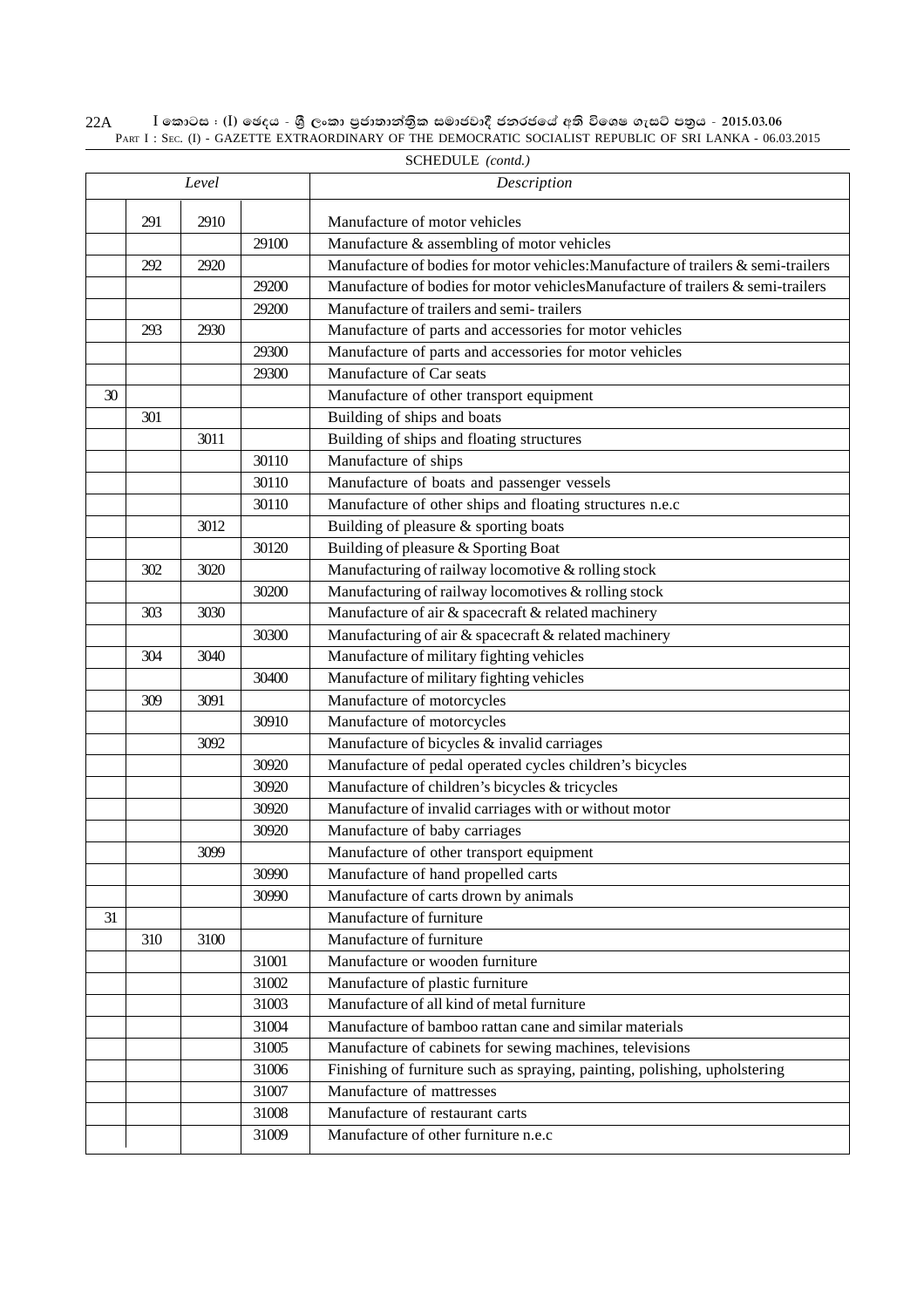SCHEDULE *(contd.)* 32 | **C** | Other manufacturing 321 Manufacture of jewelry, bijouterie and related articles 3211 Manufacturing of jewelry & related articles 32111 Cutting and polishing of gems 32112 Cutting and polishing of diamonds and other stones Manufacture of gold jewelry Manufacture of silver jewelry & related articles Engraving of personal precious metal and non-precious metal products Manufacture of coin & medals not of precious metal Manufacture of gold smith's articles of precious metals or of base metals Manufacture of dinner ware Manufacture of flat ware Manufacture of articles for religious use Manufacture of toilet articles Manufacture of office or desk articles Manufacture of technical or laboratory articles of precious metal Manufacture of other jewelry and other articles n.e.c Manufacture of imitation jewelry and related articles Manufacture of imitation jewelry and related articles Manufacture of metal watch bands 322 3220 Manufacture of musical instruments Manufacture of mechanically sounding musical instruments Manufacture of electrically sounding musical instruments Manufacture of mouth blown sound signaling instruments Manufacture of percussion musical instrument Manufacture of drum Manufacture of 'Rabana' Manufacture of 'Thabla' Manufacture of 'dolky' Manufacture of instrument parts & accessories. Manufacture of other musical instruments n.e.c. 323 3230 Manufacture of sports goods. Manufacture of sports goods. 324 3240 Manufacture of games & toys. Manufacture of dolls, doll's garments & accessories. Manufacture of toy animals. Manufacture of wheel toys and similar articles. Manufacture of puzzles and similar articles. Manufacture of board games and similar articles. Manufacture of other games and toys n.e.c. 325 3250 Manufacture of medical & dental instruments and supplies. Manufacture of orthopedic devices. Manufacture of artificial teeth, bridges etc. *Level Description*

 $I$  කොටස : (I) ඡෙදය - ශීූ ලංකා පුජාතාන්තිුක සමාජවාදී ජනරජයේ අති විශෙෂ ගැසට් පනුය - 2015.03.06 PART I: SEC. (I) - GAZETTE EXTRAORDINARY OF THE DEMOCRATIC SOCIALIST REPUBLIC OF SRI LANKA - 06.03.2015 23A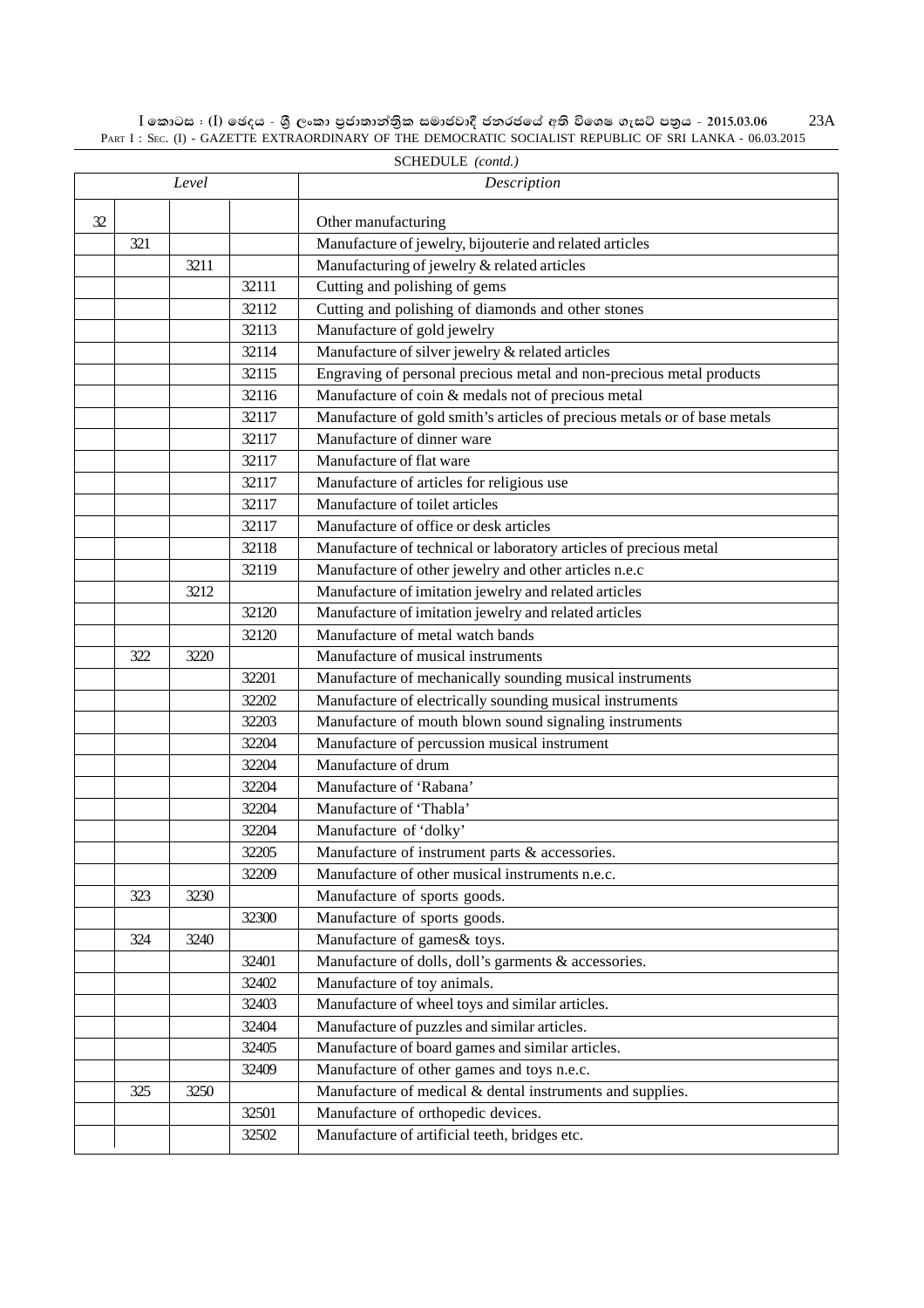$\rm I$  කොටස : ( $\rm I$ ) ඡෙදය - ශුී ලංකා පුජාතාන්තිුක සමාජවාදී ජනරජයේ අති විශෙෂ ගැසට් පතුය - 2015.03.06 PART I : SEC. (I) - GAZETTE EXTRAORDINARY OF THE DEMOCRATIC SOCIALIST REPUBLIC OF SRI LANKA - 06.03.2015 24A

|    |                  | Level |       | Description                                                                     |
|----|------------------|-------|-------|---------------------------------------------------------------------------------|
|    |                  |       |       |                                                                                 |
|    |                  |       | 32503 | Manufacture of bone reconstruction cement.                                      |
|    |                  |       | 32509 | Manufacture of other medical & dental instruments and supplies n.e.c.           |
|    | 329              | 3290  |       | Other manufacturing n.e.c.                                                      |
|    |                  |       | 32901 | Manufacture of protective safety equipment.                                     |
|    |                  |       | 32902 | Manufacture of date sealing, embossing and numbering equipment.                 |
|    |                  |       | 32903 | Manufacture of brooms and brushes                                               |
|    |                  |       | 32904 | Manufacture of pens and pencils                                                 |
|    |                  |       | 32905 | Manufacture of umbrellas                                                        |
|    |                  |       | 32906 | Manufacture of artificial flowers, bouquets, wreaths, flower baskets            |
|    |                  |       | 32907 | Manufacture of wooden masks                                                     |
|    |                  |       | 32908 | Manufacture of buttons                                                          |
|    |                  |       | 32909 | Other manufacturing n.e.c. (includes manufacturing of husk and palmyrah related |
|    |                  |       |       | products)                                                                       |
|    |                  |       | 32909 | Manufacture of coffins                                                          |
| 33 |                  |       |       | Repair and installation of machinery and equipment                              |
|    | 331              |       |       | Repair of fabricated metal products, machinery and equipment                    |
|    |                  | 3311  |       | Repair of fabricated metal products                                             |
|    |                  |       | 33110 | Repair of fabricated metal products                                             |
|    |                  | 3312  |       | Repair of machinery                                                             |
|    |                  |       | 33120 | Repair of machinery                                                             |
|    |                  | 3313  |       | Repair of electronic & optical equipment                                        |
|    |                  |       | 33131 | Repair and maintenance of measuring, testing, navigating and control equipment  |
|    |                  |       | 33132 | Repair and maintenance of irradiation, electro medical and electrotherapeutic   |
|    |                  |       |       | equipment                                                                       |
|    |                  |       | 33133 | Repair and maintenance of optical instruments and equipment                     |
|    |                  | 3314  |       | Repair of electrical equipment                                                  |
|    |                  |       | 33140 | Repair of electrical equipment                                                  |
|    |                  | 3315  |       | Repair of transport equipment; except motor vehicles                            |
|    |                  |       | 33150 | Repair of transport equipment; except motor vehicles                            |
|    |                  | 3319  |       | Repair of other equipment                                                       |
|    |                  |       | 33190 | Repair of fishing nets                                                          |
|    |                  |       | 33191 | Repair of other equipment                                                       |
|    |                  | 3320  |       | Installation of industrial machinery & equipment                                |
|    |                  |       | 33200 | Installation of industrial machinery in industrial plants                       |
|    |                  |       | 33200 | Installation of industrial process control equipment in industrial plants       |
|    |                  |       | 33200 | Dismantling large scale machinery & equipment                                   |
|    | <b>Section D</b> |       |       | Electricity, gas, steam and air conditioning supply                             |
| 35 |                  |       |       | Electricity, gas, steam and air conditioning supply                             |
|    | 351              | 3510  |       | Electric power generation, transmission and distribution                        |
|    |                  |       | 35101 | Generation, transmission and distribution of electricity by C.E.B.              |
|    |                  |       | 32102 | Generation of electricity by private firms                                      |
|    |                  |       | 35103 | Generation of electricity by community organizations                            |
|    |                  |       | 35104 | Sale of electricity to the user                                                 |
|    |                  |       | 35109 | Allied activities of electricity, gas, steam and air conditioning supply n.e.c. |